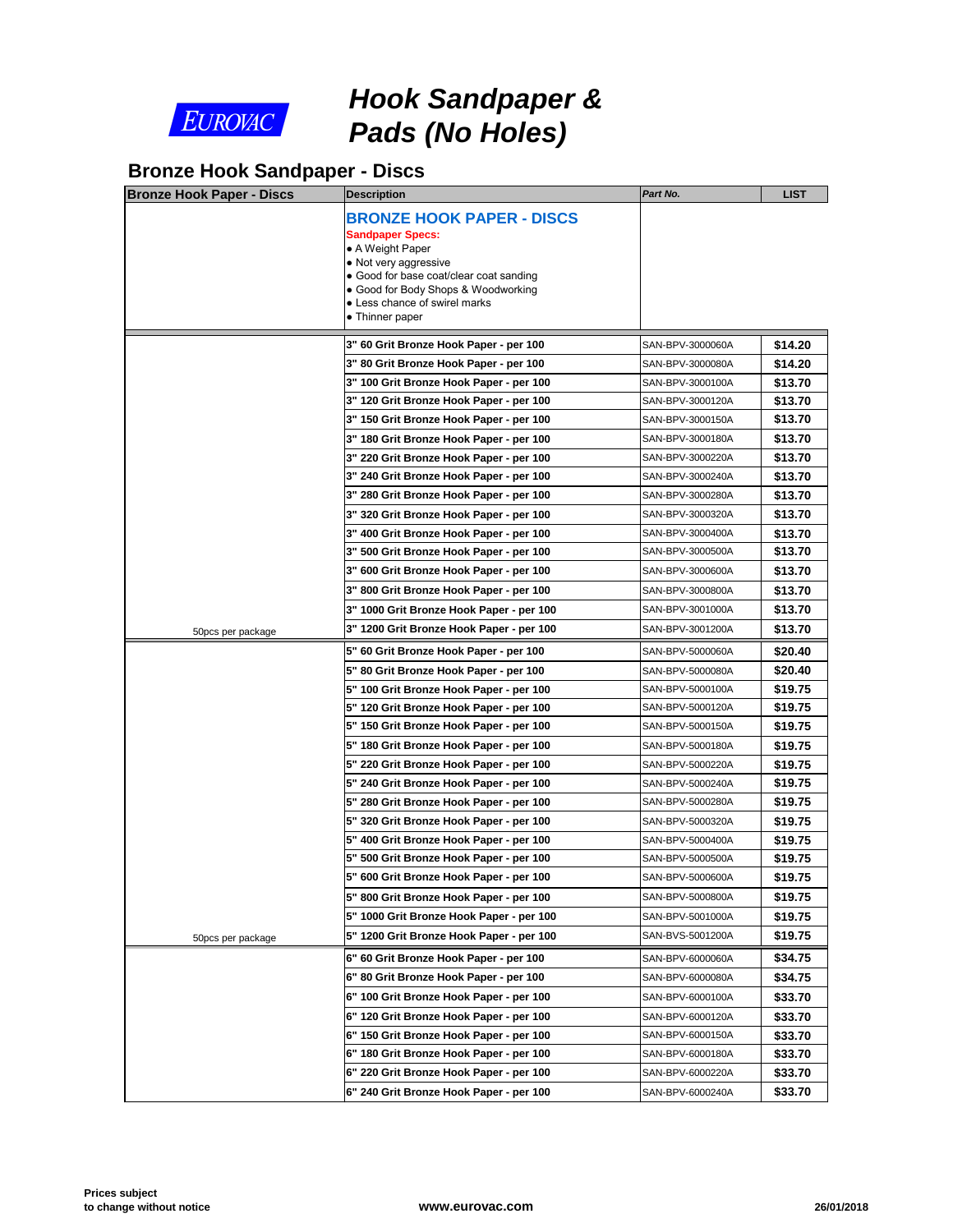|                   | 6" 280 Grit Bronze Hook Paper - per 100  | SAN-BPV-6000280A |
|-------------------|------------------------------------------|------------------|
|                   | 6" 320 Grit Bronze Hook Paper - per 100  | SAN-BPV-6000320A |
|                   | 6" 400 Grit Bronze Hook Paper - per 100  | SAN-BPV-6000400A |
|                   | 6" 500 Grit Bronze Hook Paper - per 100  | SAN-BPV-6000500A |
|                   | 6" 600 Grit Brozen Hook Paper - per 100  | SAN-BPV-6000600A |
|                   | 6" 800 Grit Bronze Hook Paper - per 100  | SAN-BPV-6000800A |
|                   | 6" 1000 Grit Bronze Hook Paper - per 100 | SAN-BPV-6001000A |
| 50pcs per package | 6" 1200 Grit Bronze Hook Paper - per 100 | SAN-BPV-6001200A |
|                   | 8" 60 Grit Bronze Hook Paper - per 100   | SAN-BPV-8000060A |
|                   | 8" 80 Grit Bronze Hook Paper - per 100   | SAN-BPV-8000080A |
|                   | 8" 100 Grit Bronze Hook Paper - per 100  | SAN-BPV-8000100A |
|                   | 8" 120 Grit Bronze Hook Paper - per 100  | SAN-BPV-8000120A |
|                   | 8" 150 Grit Bronze Hook Paper - per 100  | SAN-BPV-8000150A |
|                   | 8" 180 Grit Bronze Hook Paper - per 100  | SAN-BPV-8000180A |
|                   | 8" 220 Grit Bronze Hook Paper - per 100  | SAN-BPV-8000220A |
|                   | 8" 240 Grit Bronze Hook Paper - per 100  | SAN-BPV-8000240A |
|                   | 8" 280 Grit Bronze Hook Paper - per 100  | SAN-BPV-8000280A |
| 50pcs per package | 8" 320 Grit Bronze Hook Paper - per 100  | SAN-BPV-8000320A |

## **Silver Hook Sandpaper - Discs**

| <b>Silver Hook Paper - Discs</b> | <b>Description</b>                                                                                                                                                                                                                       | Part No.         |
|----------------------------------|------------------------------------------------------------------------------------------------------------------------------------------------------------------------------------------------------------------------------------------|------------------|
|                                  | <b>SILVER Hook PAPER - DISCS</b><br><b>Sandpaper Specs:</b><br>• B Weight Paper<br>• More aggressive than Grey Paper<br>• Aggressive nature is achieved in how the paper is<br>glued/bonded<br>• Good for Fiberglass<br>• Cuts very fast |                  |
|                                  | 3" 60 Grit Silver Hook Paper - per 100                                                                                                                                                                                                   | SAN-SPV-3000060B |
|                                  | 3" 80 Grit Silver Hook Paper - per 100                                                                                                                                                                                                   | SAN-SPV-3000080B |
|                                  | 3" 100 Grit Silver Hook Paper - per 100                                                                                                                                                                                                  | SAN-SPV-3000100B |
|                                  | 3" 120 Grit Silver Hook Paper - per 100                                                                                                                                                                                                  | SAN-SPV-3000120B |
|                                  | 3" 150 Grit Silver Hook Paper - per 100                                                                                                                                                                                                  | SAN-SPV-3000150B |
|                                  | 3" 180 Grit Silver Hook Paper - per 100                                                                                                                                                                                                  | SAN-SPV-3000180B |
|                                  | 3" 220 Grit Silver Hook Paper - per 100                                                                                                                                                                                                  | SAN-SPV-3000220B |
|                                  | 3" 240 Grit Silver Hook Paper - per 100                                                                                                                                                                                                  | SAN-SPV-3000240B |
|                                  | 3" 280 Grit Silver Hook Paper - per 100                                                                                                                                                                                                  | SAN-SPV-3000280B |
|                                  | 3" 320 Grit Silver Hook Paper - per 100                                                                                                                                                                                                  | SAN-SPV-3000320B |
|                                  | 3" 400 Grit Silver Hook Paper - per 100                                                                                                                                                                                                  | SAN-SPV-3000400B |
|                                  | 3" 500 Grit Silver Hook Paper - per 100                                                                                                                                                                                                  | SAN-SPV-3000500B |
|                                  | 3" 600 Grit Silver Hook Paper - per 100                                                                                                                                                                                                  | SAN-SPV-3000600B |
|                                  | 3" 800 Grit Silver Hook Paper - per 100                                                                                                                                                                                                  | SAN-SPV-3000800B |
|                                  | 3" 1000 Grit Silver Hook Paper - per 100                                                                                                                                                                                                 | SAN-SPV-3001000B |
| 50pcs per package                | 3" 1200 Grit Silver Hook Paper - per 100                                                                                                                                                                                                 | SAN-SPV-3001200B |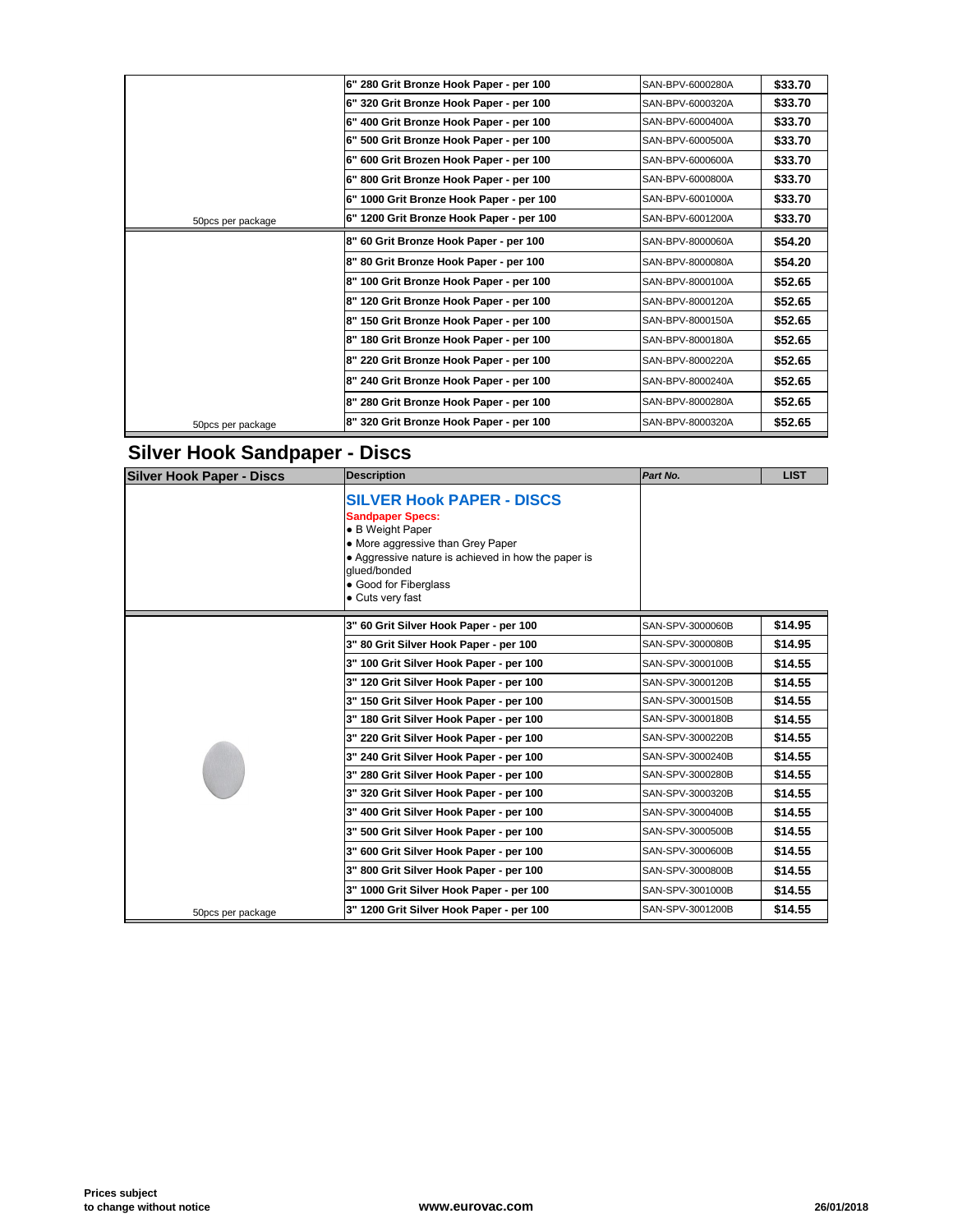|                   | 5" 60 Grit Silver Hook Paper - per 100   | SAN-SPV-5000060B |
|-------------------|------------------------------------------|------------------|
|                   | 5" 80 Grit Silver Hook Paper - per 100   | SAN-SPV-5000080B |
|                   | 5" 100 Grit Silver Hook Paper - per 100  | SAN-SPV-5000100B |
|                   | 5" 120 Grit Silver Hook Paper - per 100  | SAN-SPV-5000120B |
|                   | 5" 150 Grit Silver Hook Paper - per 100  | SAN-SPV-5000150B |
|                   | 5" 180 Grit Silver Hook Paper - per 100  | SAN-SPV-5000180B |
|                   | 5" 220 Grit Silver Hook Paper - per 100  | SAN-SPV-5000220B |
|                   | 5" 240 Grit Silver Hook Paper - per 100  | SAN-SPV-5000240B |
|                   | 5" 280 Grit Silver Hook Paper - per 100  | SAN-SPV-5000280B |
|                   | 5" 320 Grit Silver Hook Paper - per 100  | SAN-SPV-5000320B |
|                   | 5" 400 Grit Silver Hook Paper - per 100  | SAN-SPV-5000400B |
|                   | 5" 500 Grit Silver Hook Paper - per 100  | SAN-SPV-5000500B |
|                   | 5" 600 Grit Silver Hook Paper - per 100  | SAN-SPV-5000600B |
|                   | 5" 800 Grit Silver Hook Paper - per 100  | SAN-SPV-5000800B |
|                   | 5" 1000 Grit Silver Hook Paper - per 100 | SAN-SPV-5001000B |
| 50pcs per package | 5" 1200 Grit Silver Hook Paper - per 100 | SAN-SPV-5001200B |
|                   | 6" 60 Grit Silver Hook Paper - per 100   | SAN-SPV-6000060B |
|                   | 6" 80 Grit Silver Hook Paper - per 100   | SAN-SPV-6000080B |
|                   | 6" 100 Grit Silver Hook Paper - per 100  | SAN-SPV-6000100B |
|                   | 6" 120 Grit Silver Hook Paper - per 100  | SAN-SPV-6000120B |
|                   | 6" 150 Grit Silver Hook Paper - per 100  | SAN-SPV-6000150B |
|                   | 6" 180 Grit Silver Hook Paper - per 100  | SAN-SPV-6000180B |
|                   | 6" 220 Grit Silver Hook Paper - per 100  | SAN-SPV-6000220B |
|                   | 6" 240 Grit Silver Hook Paper - per 100  | SAN-SPV-6000240B |
|                   | 6" 280 Grit Silver Hook Paper - per 100  | SAN-SPV-6000280B |
|                   | 6" 320 Grit Silver Hook Paper - per 100  | SAN-SPV-6000320B |
|                   | 6" 400 Grit Silver Hook Paper - per 100  | SAN-SPV-6000400B |
|                   | 6" 500 Grit Silver Hook Paper - per 100  | SAN-SPV-6000500B |
|                   | 6" 600 Grit Silver Hook Paper - per 100  | SAN-SPV-6000600B |
|                   | 6" 800 Grit Silver Hook Paper - per 100  | SAN-SPV-6000800B |
|                   | 6" 1000 Grit Silver Hook Paper - per 100 | SAN-SPV-6001000B |
| 50pcs per package | 6" 1200 Grit Silver Hook Paper - per 100 | SAN-SPV-6001200B |
|                   | 8" 60 Grit Silver Hook Paper - per 100   | SAN-SPV-8000060B |
|                   | 8" 80 Grit Silver Hook Paper - per 100   | SAN-SPV-8000080B |
|                   | 8" 100 Grit Silver Hook Paper - per 100  | SAN-SPV-8000100B |
|                   | 8" 120 Grit Silver Hook Paper - per 100  | SAN-SPV-8000120B |
|                   | 8" 150 Grit Silver Hook Paper - per 100  | SAN-SPV-8000150B |
|                   | 8" 180 Grit Silver Hook Paper - per 100  | SAN-SPV-8000180B |
|                   | 8" 220 Grit Silver Hook Paper - per 100  | SAN-SPV-8000220B |
|                   | 8" 240 Grit Silver Hook Paper - per 100  | SAN-SPV-8000240B |
|                   | 8" 280 Grit Silver Hook Paper - per 100  | SAN-SPV-8000280B |
| 50pcs per package | 8" 320 Grit Silver Hook Paper - per 100  | SAN-SPV-8000320B |
|                   |                                          |                  |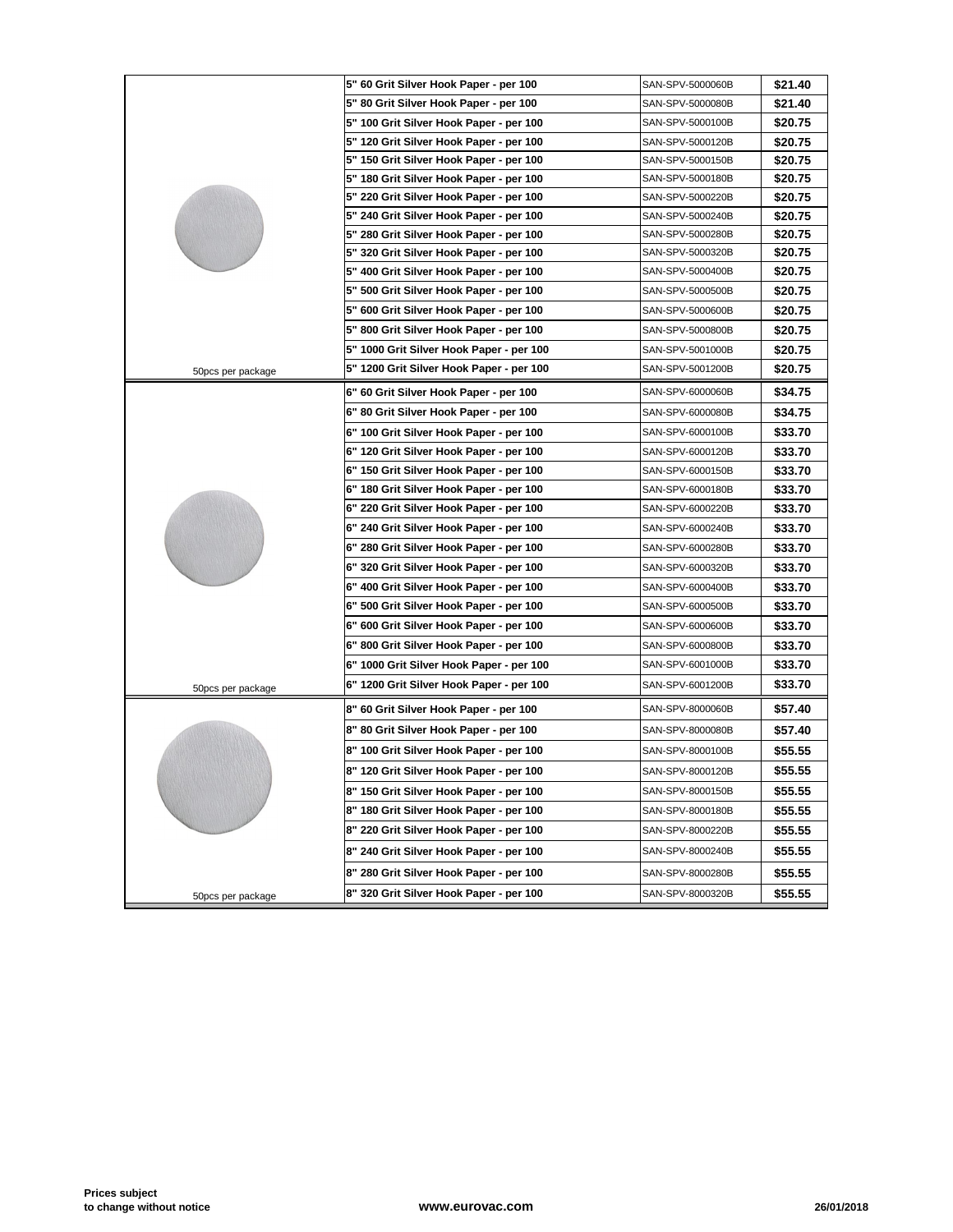# **Gold Hook Sandpaper - Discs**

| <b>Gold PSA Paper - Discs</b> | <b>Description</b>                                                                                                                                                                                              | Part No.         |
|-------------------------------|-----------------------------------------------------------------------------------------------------------------------------------------------------------------------------------------------------------------|------------------|
|                               | <b>GOLD HOOK PAPER - DISCS</b><br><b>Sandpaper Specs:</b><br>• C Weight Paper<br>• Anti-clog - Higher Sanding Efficiency<br>• Suitable For Quick Change Sanding, Polishing On Paint &<br><b>Curved Surfaces</b> |                  |
|                               |                                                                                                                                                                                                                 |                  |
|                               | 3" 60 Grit Gold Hook Paper - per 100                                                                                                                                                                            | SAN-YPV-3000060C |
|                               | 3" 80 Grit Gold Hook Paper - per 100                                                                                                                                                                            | SAN-YPV-3000080C |
|                               | 3" 100 Grit Gold Hook Paper - per 100                                                                                                                                                                           | SAN-YPV-3000100C |
|                               | 3" 120 Grit Gold Hook Paper - per 100                                                                                                                                                                           | SAN-YPV-3000120C |
|                               | 3" 150 Grit Gold Hook Paper - per 100                                                                                                                                                                           | SAN-YPV-3000150C |
|                               | 3" 180 Grit Gold Hook Paper - per 100                                                                                                                                                                           | SAN-YPV-3000180C |
|                               | 3" 220 Grit Gold Hook Paper - per 100                                                                                                                                                                           | SAN-YPV-3000220C |
|                               | 3" 240 Grit Gold Hook Paper - per 100                                                                                                                                                                           | SAN-YPV-3000240C |
|                               | 3" 280 Grit Gold Hook Paper - per 100                                                                                                                                                                           | SAN-YPV-3000280C |
|                               | 3" 320 Grit Gold Hook Paper - per 100                                                                                                                                                                           | SAN-YPV-3000320C |
|                               | 3" 400 Grit Gold Hook Paper - per 100                                                                                                                                                                           | SAN-YPV-3000400C |
|                               | 3" 500 Grit Gold Hook Paper - per 100                                                                                                                                                                           | SAN-YPV-3000500C |
|                               | 3" 600 Grit Gold Hook Paper - per 100                                                                                                                                                                           | SAN-YPV-3000600C |
|                               | 3" 800 Grit Gold Hook Paper - per 100                                                                                                                                                                           | SAN-YPV-3000800C |
|                               | 3" 1000 Grit Gold Hook Paper - per 100                                                                                                                                                                          | SAN-YPV-3001000C |
| 50pcs per package             | 3" 1200 Grit Gold Hook Paper - per 100                                                                                                                                                                          | SAN-YPV-3001200C |
|                               | 5" 60 Grit Gold Hook Paper - per 100                                                                                                                                                                            | SAN-YPV-5000060C |
|                               | 5" 80 Grit Gold Hook Paper - per 100                                                                                                                                                                            | SAN-YPV-5000080C |
|                               | 5" 100 Grit Gold Hook Paper - per 100                                                                                                                                                                           | SAN-YPV-5000100C |
|                               | 5" 120 Grit Gold Hook Paper - per 100                                                                                                                                                                           | SAN-YPV-5000120C |
|                               | 5" 150 Grit Gold Hook Paper - per 100                                                                                                                                                                           | SAN-YPV-5000150C |
|                               | 5" 180 Grit Gold Hook Paper - per 100                                                                                                                                                                           | SAN-YPV-5000180C |
|                               | 5" 220 Grit Gold Hook Paper - per 100                                                                                                                                                                           | SAN-YPV-5000220C |
|                               | 5" 240 Grit Gold Hook Paper - per 100                                                                                                                                                                           | SAN-YPV-5000240C |
|                               | 5" 280 Grit Gold Hook Paper - per 100                                                                                                                                                                           | SAN-YPV-5000280C |
|                               | 5" 320 Grit Gold Hook Paper - per 100                                                                                                                                                                           | SAN-YPV-5000320C |
|                               | 5" 400 Grit Gold Hook Paper - per 100                                                                                                                                                                           | SAN-YPV-5000400C |
|                               | 5" 500 Grit Gold Hook Paper - per 100                                                                                                                                                                           | SAN-YPV-5000500C |
|                               | 5" 600 Grit Gold Hook Paper - per 100                                                                                                                                                                           | SAN-YPV-5000600C |
|                               | 5" 800 Grit Gold Hook Paper - per 100                                                                                                                                                                           | SAN-YPV-5000800C |
|                               | 5" 1000 Grit Gold Hook Paper - per 100                                                                                                                                                                          | SAN-YPV-5001000C |
| 50pcs per package             | 5" 1200 Grit Gold Hook Paper - per 100                                                                                                                                                                          | SAN-YPV-5001200C |
|                               | 6" 60 Grit Gold Hook Paper - per 100                                                                                                                                                                            | SAN-YPV-6000060C |
|                               | 6" 80 Grit Gold Hook Paper - per 100                                                                                                                                                                            | SAN-YPV-6000080C |
|                               | 6" 100 Grit Gold Hook Paper - per 100                                                                                                                                                                           | SAN-YPV-6000100C |
|                               | 6" 120 Grit Gold Hook Paper - per 100                                                                                                                                                                           | SAN-YPV-6000120C |
|                               | 6" 150 Grit Gold Hook Paper - per 100                                                                                                                                                                           | SAN-YPV-6000150C |
|                               | 6" 180 Grit Gold Hook Paper - per 100                                                                                                                                                                           | SAN-YPV-6000180C |
|                               | 6" 220 Grit Gold Hook Paper - per 100                                                                                                                                                                           | SAN-YPV-6000220C |
|                               | 6" 240 Grit Gold Hook Paper - per 100                                                                                                                                                                           | SAN-YPV-6000240C |
|                               | 6" 280 Grit Gold Hook Paper - per 100                                                                                                                                                                           | SAN-YPV-6000280C |
|                               | 6" 320 Grit Gold Hook Paper - per 100                                                                                                                                                                           | SAN-YPV-6000320C |
|                               | 6" 400 Grit Gold Hook Paper - per 100                                                                                                                                                                           | SAN-YPV-6000400C |
|                               | 6" 500 Grit Gold Hook Paper - per 100                                                                                                                                                                           | SAN-YPV-6000500C |
|                               | 6" 600 Grit Gold Hook Paper - per 100                                                                                                                                                                           | SAN-YPV-6000600C |
|                               | 6" 800 Grit Gold Hook Paper - per 100                                                                                                                                                                           | SAN-YPV-6000800C |
|                               | 6" 1000 Grit Gold Hook Paper - per 100                                                                                                                                                                          | SAN-YPV-6001000C |
|                               | 6" 1200 Grit Gold Hook Paper - per 100                                                                                                                                                                          | SAN-YPV-6001200C |
| 50pcs per package             |                                                                                                                                                                                                                 |                  |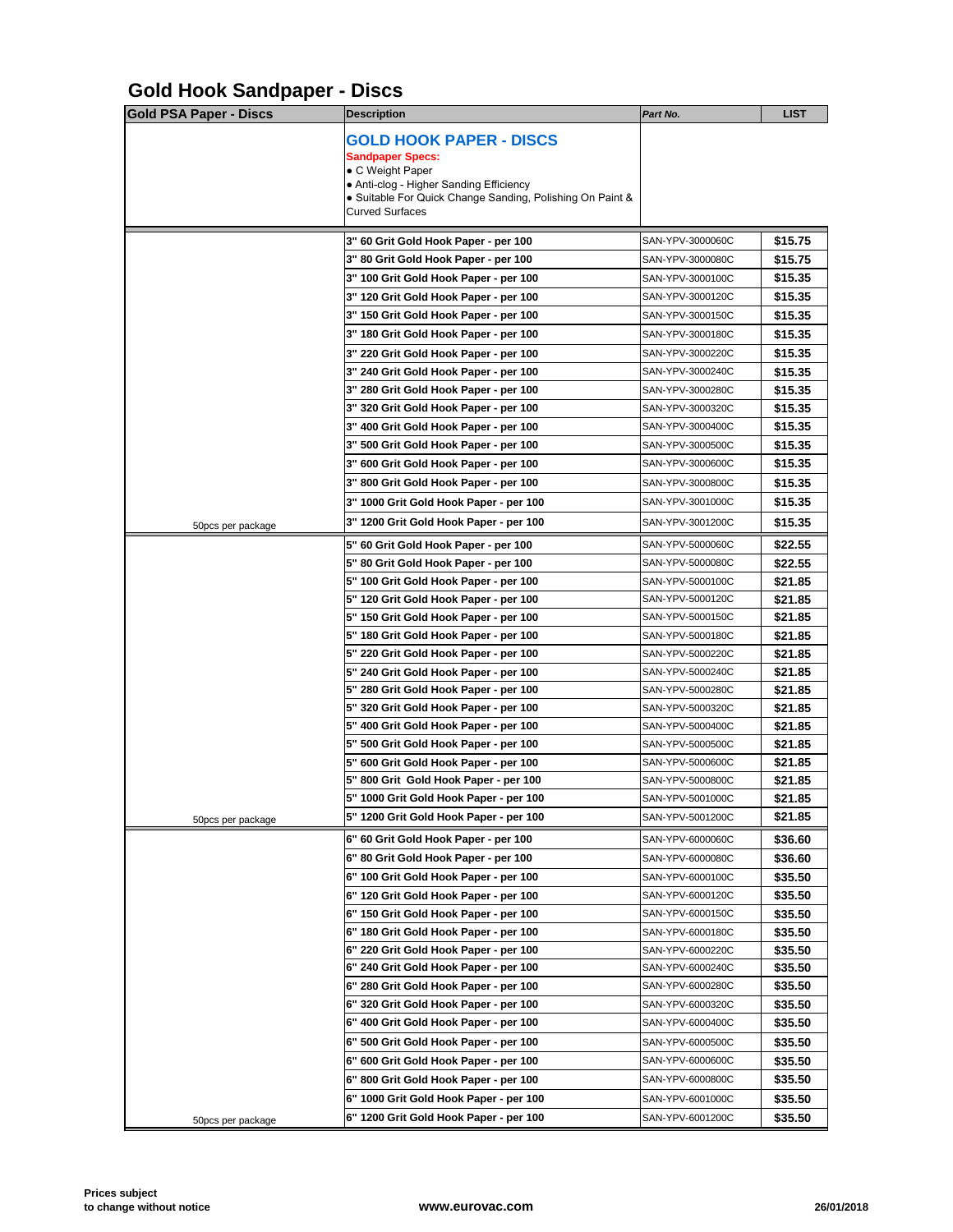|                   | 8" 60 Grit Gold Hook Paper - per 100  | SAN-YPV-8000060C |
|-------------------|---------------------------------------|------------------|
|                   | 8" 80 Grit Gold Hook Paper - per 100  | SAN-YPV-8000080C |
|                   | 8" 100 Grit Gold Hook Paper - per 100 | SAN-YPV-8000100C |
|                   | 8" 120 Grit Gold Hook Paper - per 100 | SAN-YPV-8000120C |
|                   | 8" 150 Grit Gold Hook Paper - per 100 | SAN-YPV-8000150C |
|                   | 8" 180 Grit Gold Hook Paper - per 100 | SAN-YPV-8000180C |
|                   | 8" 220 Grit Gold Hook Paper - per 100 | SAN-YPV-8000220C |
|                   | 8" 240 Grit Gold Hook Paper - per 100 | SAN-YPV-8000240C |
|                   | 8" 280 Grit Gold Hook Paper - per 100 | SAN-YPV-8000280C |
| 50pcs per package | 8" 320 Grit Gold Hook Paper - per 100 | SAN-YPV-8000320C |
|                   |                                       |                  |

## **Rugged Resin Hook Sandpaper - Discs**

| <b>Rugged Resin Hook Paper - Discs Description</b> |                                                                                                                                                                                                                                                                             | Part No.         |
|----------------------------------------------------|-----------------------------------------------------------------------------------------------------------------------------------------------------------------------------------------------------------------------------------------------------------------------------|------------------|
|                                                    | <b>RUGGED RESIN HOOK PAPER - DISCS</b><br><b>Sandpaper Specs:</b><br>• E Weight Paper<br>• Extremly durable & aggressive<br>• Not very flexible<br>• Heavy duty applications<br>• Typically not used beyond 120gr<br><b>Notes:</b><br>• Higher grits available upon request |                  |
|                                                    | 3" 40 Grit Rugged Resin Hook Paper - per 100                                                                                                                                                                                                                                | SAN-RPV-3000040E |
|                                                    | 3" 50 Grit Rugged Resin Hook Paper - per 100                                                                                                                                                                                                                                | SAN-RPV-3000050E |
|                                                    | 3" 60 Grit Rugged Resin Hook Paper - per 100                                                                                                                                                                                                                                | SAN-RPV-3000060E |
|                                                    | 3" 80 Grit Ruged Resin Hook Paper - per 100                                                                                                                                                                                                                                 | SAN-RPV-3000080E |
|                                                    | 3" 100 Grit Rugged Resin Hook Paper - per 100                                                                                                                                                                                                                               | SAN-RPV-3000100E |
| 50pcs per package                                  | 3" 120 Grit Rugged Resin Hook Paper - per 100                                                                                                                                                                                                                               | SAN-RPV-3000120E |
|                                                    | 5" 40 Grit Rugged Resin Hook Paper - per 100                                                                                                                                                                                                                                | SAN-RPV-5000040E |
|                                                    | 5" 50 Grit Rugged Resin Hook Paper - per 100                                                                                                                                                                                                                                | SAN-RPV-5000050E |
|                                                    | 5" 60 Grit Rugged Resin Hook Paper - per 100                                                                                                                                                                                                                                | SAN-RPV-5000060E |
|                                                    | 5" 80 Grit Ruged Resin Hook Paper - per 100                                                                                                                                                                                                                                 | SAN-RPV-5000080E |
|                                                    | 5" 100 Grit Rugged Resin Hook Paper - per 100                                                                                                                                                                                                                               | SAN-RPV-5000100E |
| 50pcs per package                                  | 5" 120 Grit Rugged Resin Hook Paper - per 100                                                                                                                                                                                                                               | SAN-RPV-5000120E |
|                                                    | 6" 40 Grit Rugged Resin Hook Paper - per 100                                                                                                                                                                                                                                | SAN-RPV-6000040E |
|                                                    | 6" 50 Grit Rugged Resin Hook Paper - per 100                                                                                                                                                                                                                                | SAN-RPV-6000050E |
|                                                    | 6" 60 Grit Rugged Resin Hook Paper - per 100                                                                                                                                                                                                                                | SAN-RPV-6000060E |
|                                                    | 6" 80 Grit Ruged Resin Hook Paper - per 100                                                                                                                                                                                                                                 | SAN-RPV-6000080E |
|                                                    | 6" 100 Grit Rugged Resin Hook Paper - per 100                                                                                                                                                                                                                               | SAN-RPV-6000100E |
| 50pcs per package                                  | 6" 120 Grit Rugged Resin Hook Paper - per 100                                                                                                                                                                                                                               | SAN-RPV-6000120E |
|                                                    | 8" 40 Grit Rugged Resin Hook Paper - per 100                                                                                                                                                                                                                                | SAN-RPV-8000040E |
|                                                    | 8" 50 Grit Rugged Resin Hook Paper - per 100                                                                                                                                                                                                                                | SAN-RPV-8000050E |
|                                                    | 8" 60 Grit Rugged Resin Hook Paper - per 100                                                                                                                                                                                                                                | SAN-RPV-8000060E |
|                                                    | 8" 80 Grit Rugged Resin Hook Paper - per 100                                                                                                                                                                                                                                | SAN-RPV-8000080E |
|                                                    | 8" 100 Grit Rugged Resin Hook Paper - per 100                                                                                                                                                                                                                               | SAN-RPV-8000100E |
| 50pcs per package                                  | 8" 120 Grit Rugged Resin Hook Paper - per 100                                                                                                                                                                                                                               | SAN-RPV-8000120E |
|                                                    |                                                                                                                                                                                                                                                                             |                  |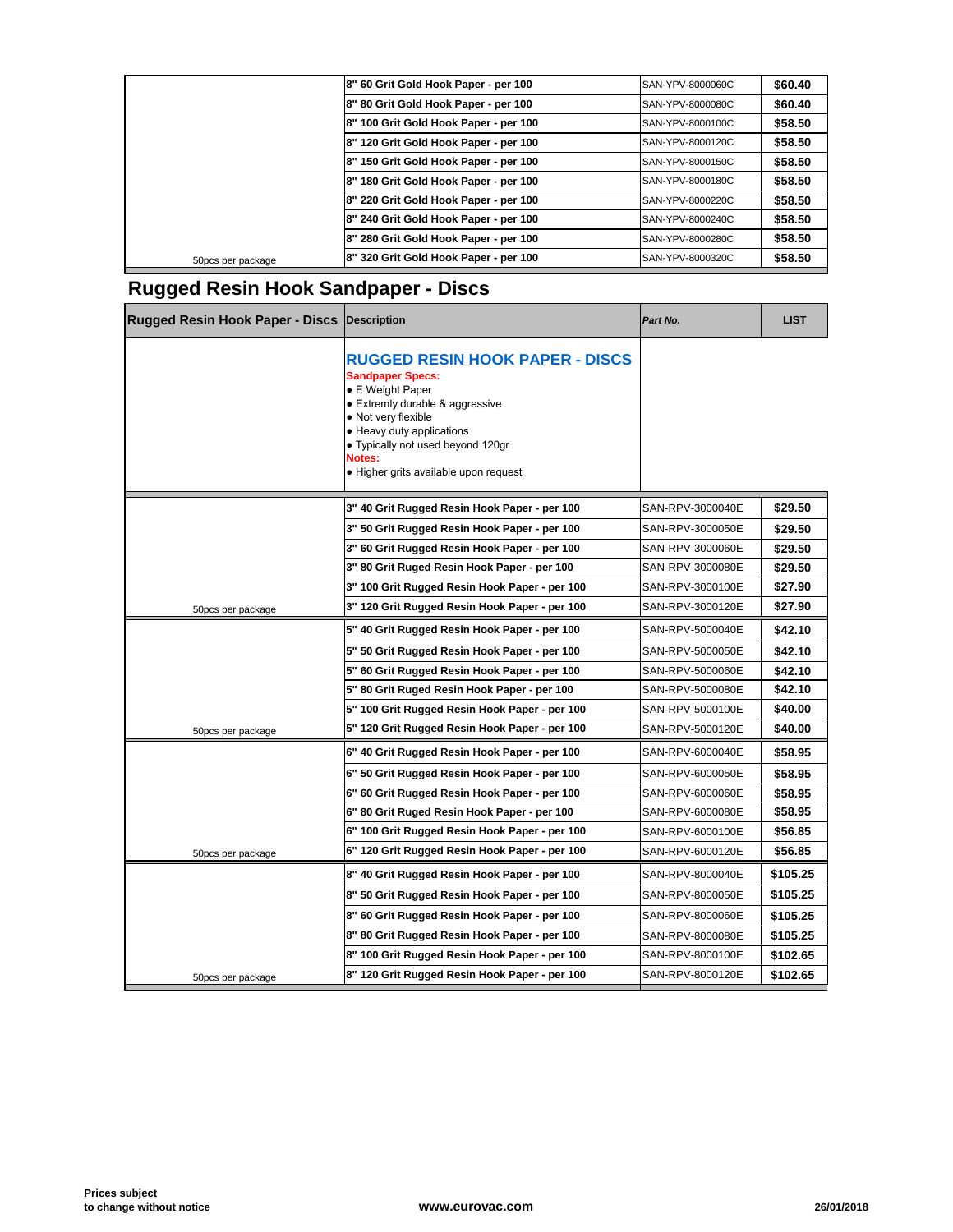# **Bronze Hook Sandpaper - Sheets**

| <b>Bronze Hook Paper - Sheets</b> | <b>Description</b>                                                                                                                                                                                                                                                                                 | Part No.         |
|-----------------------------------|----------------------------------------------------------------------------------------------------------------------------------------------------------------------------------------------------------------------------------------------------------------------------------------------------|------------------|
|                                   | <b>BRONZE HOOK PAPER - SHEETS</b><br><b>Sandpaper Specs:</b><br>• A Weight Paper<br>• Not very aggressive<br>• Good for base coat/clear coat sanding<br>• Good for Body Shops & Woodworking<br>• Less chance of swirel marks<br>• Thinner paper<br>Notes:<br>• Higher grits available upon request |                  |
|                                   | 2 3/4" x 16" 60 Grit Longboard Bronze Hook Paper - per                                                                                                                                                                                                                                             |                  |
|                                   | 100                                                                                                                                                                                                                                                                                                | SAN-BPV-LF00060A |
|                                   | 2 3/4" x 16" 80 Grit Longboard Bronze Hook Paper - per<br>100                                                                                                                                                                                                                                      | SAN-BPV-LF00080A |
|                                   | 2 3/4" x 16" 100 Grit Longboard Bronze Hook Paper - per<br>100                                                                                                                                                                                                                                     | SAN-BPV-LF00100A |
|                                   | 2 3/4" x 16" 120 Grit Longboard Bronze Hook Paper - per<br>100                                                                                                                                                                                                                                     | SAN-BPV-LF00120A |
|                                   | 2 3/4" x 16" 150 Grit Longboard Bronze Hook Paper - per<br>100                                                                                                                                                                                                                                     | SAN-BPV-LF00150A |
|                                   | 2 3/4" x 16" 180 Grit Longboard Bronze Hook Paper - per<br>100                                                                                                                                                                                                                                     | SAN-BPV-LF00180A |
|                                   | 2 3/4" x 16" 220 Grit Longboard Bronze Hook Paper - per<br>100                                                                                                                                                                                                                                     | SAN-BPV-LF00220A |
|                                   | 2 3/4" x 16" 240 Grit Longboard Bronze Hook Paper - per<br>100                                                                                                                                                                                                                                     | SAN-BPV-LF00240A |
|                                   | 2 3/4" x 16" 280 Grit Longboard Bronze Hook Paper - per<br>100                                                                                                                                                                                                                                     | SAN-BPV-LF00280A |
| 50 pcs per package                | 2 3/4" x 16" 320 Grit Longboard Bronze Hook Paper - per<br>100                                                                                                                                                                                                                                     | SAN-BPV-LF00320A |
|                                   | 3" x 4" 60 Grit Bronze Hook Paper - per 100                                                                                                                                                                                                                                                        | SAN-BPV-3X40060A |
|                                   | 3" x 4" 80 Grit Bronze Hook Paper - per 100                                                                                                                                                                                                                                                        | SAN-BPV-3X40080A |
|                                   | 3" x 4" 100 Grit Bronze Hook Paper - per 100                                                                                                                                                                                                                                                       | SAN-BPV-3X40100A |
|                                   | 3" x 4" 120 Grit Bronze Hook Paper - per 100                                                                                                                                                                                                                                                       | SAN-BPV-3X40120A |
|                                   | 3" x 4" 150 Grit Bronze Hook Paper - per 100                                                                                                                                                                                                                                                       | SAN-BPV-3X40150A |
|                                   | 3" x 4" 180 Grit Bronze Hook Paper - per 100                                                                                                                                                                                                                                                       | SAN-BPV-3X40180A |
|                                   | 3" x 4" 220 Grit Bronze Hook Paper - per 100                                                                                                                                                                                                                                                       | SAN-BPV-3X40220A |
|                                   | 3" x 4" 240 Grit Bronze PSA Paper - per 100                                                                                                                                                                                                                                                        | SAN-BPV-3X40240A |
|                                   | 3" x 4" 280 Grit Bronze PSA Paper - per 100                                                                                                                                                                                                                                                        | SAN-BPV-3X40280A |
| 50pcs per package                 | 3" x 4" 320 Grit Bronze PSA Paper - per 100                                                                                                                                                                                                                                                        | SAN-BPV-3X40320A |
|                                   | 3 2/3" x 7" 60 Grit Jitterbug Bronze Hook Paper - per 100                                                                                                                                                                                                                                          | SAN-BPV-JB00060A |
|                                   | 3 2/3" x 7" 80 Grit Jitterbug Bronze Hook Paper - per 100                                                                                                                                                                                                                                          | SAN-BPV-JB00080A |
|                                   | 3 2/3" x 7" 100 Grit Jitterbug Bronze Hook Paper - per<br>100                                                                                                                                                                                                                                      | SAN-BPV-JB00100A |
|                                   | 3 2/3" x 7" 120 Grit Jitterbug Bronze Hook Paper - per<br>100                                                                                                                                                                                                                                      | SAN-BPV-JB00120A |
|                                   | 3 2/3" x 7" 150 Grit Jitterbug Bronze Hook Paper - per<br>100                                                                                                                                                                                                                                      | SAN-BPV-JB00150A |
|                                   | 3 2/3" x 7" 180 Grit Jitterbug Bronze Hook Paper - per<br>100                                                                                                                                                                                                                                      | SAN-BPV-JB00180A |
|                                   | 3 2/3" x 7" 220 Grit Jitterbug Bronze Hook Paper - per<br>100                                                                                                                                                                                                                                      | SAN-BPV-JB00220A |
|                                   | 3 2/3" x 7" 240 Grit Jitterbug Bronze Hook Paper - per<br>100                                                                                                                                                                                                                                      | SAN-BPV-JB00240A |
|                                   | 3 2/3" x 7" 280 Grit Jitterbug Bronze Hook Paper - per<br>100                                                                                                                                                                                                                                      | SAN-BPV-JB00280A |
| 50pcs per package                 | 3 2/3" x 7" 320 Grit Jitterbug Bronze Hook Paper - per<br>100                                                                                                                                                                                                                                      | SAN-BPV-JB00320A |
|                                   |                                                                                                                                                                                                                                                                                                    |                  |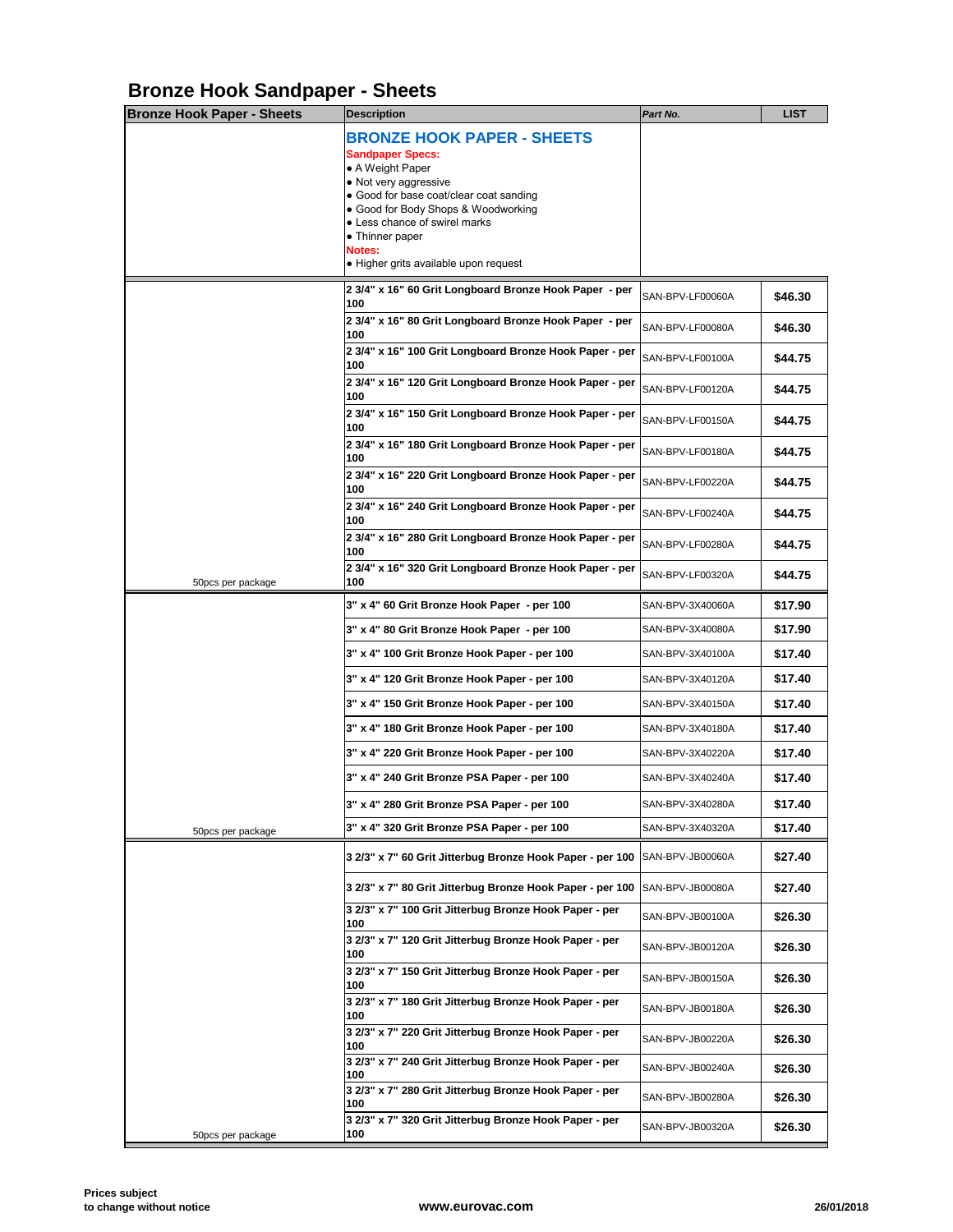# **Silver Hook Sandpaper - Sheets**

| <b>Silver Hook Paper - Sheets</b> | <b>Description</b>                                                                                                                                                                                                                                                                           | Part No.         |
|-----------------------------------|----------------------------------------------------------------------------------------------------------------------------------------------------------------------------------------------------------------------------------------------------------------------------------------------|------------------|
|                                   | <b>SILVER HOOK PAPER - SHEETS</b><br><b>Sandpaper Specs:</b><br>• B Weight Paper<br>• More aggressive than Grey Paper<br>• Aggressive nature is achieved in how the paper is<br>glued/bonded<br>• Good for Fiberglass<br>• Cuts very fast<br>Notes:<br>• Higher grits available upon request |                  |
|                                   | 2 3/4" x 16" 60 Grit Longboard Silver Hook Paper - per                                                                                                                                                                                                                                       | SAN-SPV-LF00060B |
|                                   | 100<br>2 3/4" x 16" 80 Grit Longboard Silver Hook Paper - per                                                                                                                                                                                                                                | SAN-SPV-LF00080B |
|                                   | 100<br>2 3/4" x 16" 100 Grit Longboard Silver Hook Paper - per                                                                                                                                                                                                                               | SAN-SPV-LF00100B |
|                                   | 100<br>2 3/4" x 16" 120 Grit Longboard Silver Hook Paper - per                                                                                                                                                                                                                               | SAN-SPV-LF00120B |
|                                   | 100<br>2 3/4" x 16" 150 Grit Longboard Silver Hook Paper - per<br>100                                                                                                                                                                                                                        | SAN-SPV-LF00150B |
|                                   | 2 3/4" x 16" 180 Grit Longboard Silver Hook Paper - per<br>100                                                                                                                                                                                                                               | SAN-SPV-LF00180B |
|                                   | 2 3/4" x 16" 220 Grit Longboard Silver Hook Paper - per<br>100                                                                                                                                                                                                                               | SAN-SPV-LF00220B |
|                                   | 2 3/4" x 16" 240 Grit Longboard Silver Hook Paper - per<br>100                                                                                                                                                                                                                               | SAN-SPV-LF00240B |
|                                   | 2 3/4" x 16" 280 Grit Longboard Silver Hook Paper - per<br>100                                                                                                                                                                                                                               | SAN-SPV-LF00280B |
| 50pcs per package                 | 2 3/4" x 16" 320 Grit Longboard Silver Hook Paper - per<br>100                                                                                                                                                                                                                               | SAN-SPV-LF00320B |
|                                   | 3" x 4" 60 Grit Silver Hook Paper - per 100                                                                                                                                                                                                                                                  | SAN-SPV-3X40060B |
|                                   | 3" x 4" 80 Grit Silver Hook Paper - per 100                                                                                                                                                                                                                                                  | SAN-SPV-3X40080B |
|                                   | 3" x 4" 100 Grit Silver Hook Paper - per 100                                                                                                                                                                                                                                                 | SAN-SPV-3X40100B |
|                                   | 3" x 4" 120 Grit Silver Hook Paper - per 100                                                                                                                                                                                                                                                 | SAN-SPV-3X40120B |
|                                   | 3" x 4" 150 Grit Silver Hook Paper - per 100                                                                                                                                                                                                                                                 | SAN-SPV-3X40150B |
|                                   | 3" x 4" 180 Grit Silver Hook Paper - per 100                                                                                                                                                                                                                                                 | SAN-SPV-3X40180B |
|                                   | 3" x 4" 220 Grit Silver Hook Paper - per 100                                                                                                                                                                                                                                                 | SAN-SPV-3X40220B |
|                                   | 3" x 4" 240 Grit Silver Hook Paper - per 100                                                                                                                                                                                                                                                 | SAN-SPV-3X40240B |
|                                   | 3" x 4" 280 Grit Silver Hook Paper - per 100                                                                                                                                                                                                                                                 | SAN-SPV-3X40280B |
| 50pcs per package                 | 3" x 4" 320 Grit Silver Hook Paper - per 100                                                                                                                                                                                                                                                 | SAN-SPV-3X40320B |
|                                   | 3 2/3" x 7" 60 Grit Jitterbug Silver Hook Paper - per 100                                                                                                                                                                                                                                    | SAN-SPV-JB00060B |
|                                   | 3 2/3" x 7" 80 Grit Jitterbug Silver Hook Paper - per 100                                                                                                                                                                                                                                    | SAN-SPV-JB00080B |
|                                   | 3 2/3" x 7" 100 Grit Jitterbug Silver Hook Paper - per 100                                                                                                                                                                                                                                   | SAN-SPV-JB00100B |
|                                   | 3 2/3" x 7" 120 Grit Jitterbug Silver Hook Paper - per 100                                                                                                                                                                                                                                   | SAN-SPV-JB00120B |
|                                   | 3 2/3" x 7" 150 Grit Jitterbug Silver Hook Paper - per 100                                                                                                                                                                                                                                   | SAN-SPV-JB00150B |
|                                   | 3 2/3" x 7" 180 Grit Jitterbug Silver Hook Paper - per 100                                                                                                                                                                                                                                   | SAN-SPV-JB00180B |
|                                   | 3 2/3" x 7" 220 Grit Jitterbug Silver Hook Paper - per 100                                                                                                                                                                                                                                   | SAN-SPV-JB00220B |
|                                   | 3 2/3" x 7" 240 Grit Jitterbug Silver Hook Paper - per 100                                                                                                                                                                                                                                   | SAN-SPV-JB00240B |
|                                   | 3 2/3" x 7" 280 Grit Jitterbug Silver Hook Paper - per 100                                                                                                                                                                                                                                   | SAN-SPV-JB00280B |
| 50pcs per package                 | 3 2/3" x 7" 320 Grit Jitterbug Silver Hook Paper - per 100                                                                                                                                                                                                                                   | SAN-SPV-JB00320B |
|                                   |                                                                                                                                                                                                                                                                                              |                  |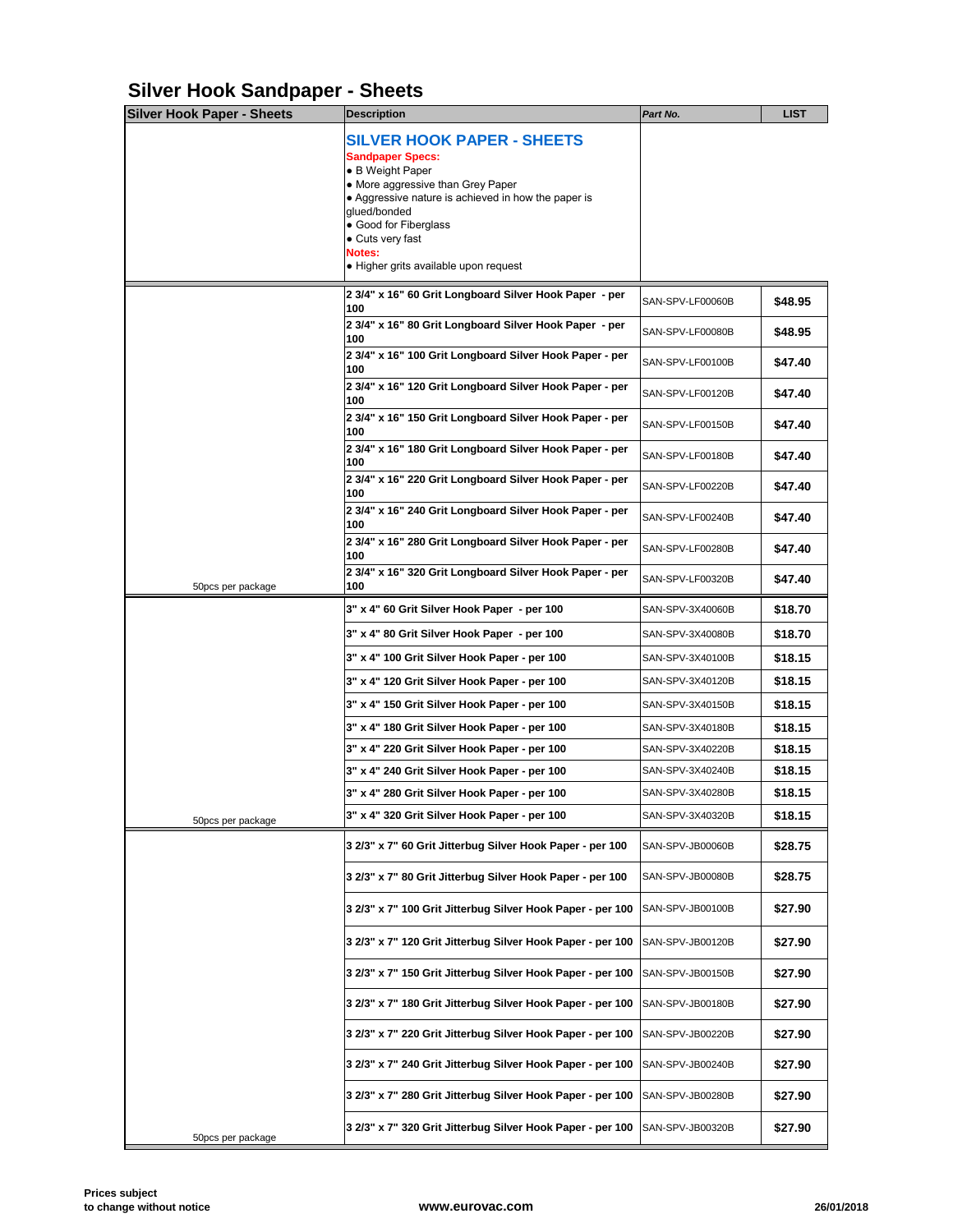## **Gold Hook Sandpaper - Sheets**

| <b>GOLD HOOK PAPER - SHEETS</b><br><b>Sandpaper Specs:</b><br>• C Weight Paper<br>• Anti-clog - Higher Sanding Efficiency<br>• Suitable For Quick Change Sanding, Polishing On Paint &<br><b>Curved Surfaces</b><br><b>Notes:</b><br>• Higher grits available upon request<br>2 3/4" x 16" 60 Grit Longboard Gold Hook Paper - per<br>SAN-YPV-LF00060C<br>100<br>2 3/4" x 16" 80 Grit Longboard Gold Hook Paper - per<br>SAN-YPV-LF00080C<br>100 |
|--------------------------------------------------------------------------------------------------------------------------------------------------------------------------------------------------------------------------------------------------------------------------------------------------------------------------------------------------------------------------------------------------------------------------------------------------|
|                                                                                                                                                                                                                                                                                                                                                                                                                                                  |
|                                                                                                                                                                                                                                                                                                                                                                                                                                                  |
|                                                                                                                                                                                                                                                                                                                                                                                                                                                  |
| 2 3/4" x 16" 100 Grit Longboard Gold Hook Paper - per<br>SAN-YPV-LF00100C<br>100                                                                                                                                                                                                                                                                                                                                                                 |
| 2 3/4" x 16" 120 Grit Longboard Gold Hook Paper - per<br>SAN-YPV-LF00120C<br>100                                                                                                                                                                                                                                                                                                                                                                 |
| 2 3/4" x 16" 150 Grit Longboard Gold Hook Paper - per<br>SAN-YPV-LF00150C<br>100                                                                                                                                                                                                                                                                                                                                                                 |
| 2 3/4" x 16" 180 Grit Longboard Gold Hook Paper - per<br>SAN-YPV-LF00180C<br>100                                                                                                                                                                                                                                                                                                                                                                 |
| 2 3/4" x 16" 220 Grit Longboard Gold Hook Paper - per<br>SAN-YPV-LF00220C<br>100                                                                                                                                                                                                                                                                                                                                                                 |
| 2 3/4" x 16" 240 Grit Longboard Gold Hook Paper - per<br>SAN-YPV-LF00240C<br>100                                                                                                                                                                                                                                                                                                                                                                 |
| 2 3/4" x 16" 280 Grit Longboard Gold Hook Paper - per<br>SAN-YPV-LF00280C<br>100                                                                                                                                                                                                                                                                                                                                                                 |
| 2 3/4" x 16" 320 Grit Longboard Gold Hook Paper - per<br>SAN-YPV-LF00320C<br>100<br>50pcs per package                                                                                                                                                                                                                                                                                                                                            |
| 3" x 4" 60 Grit Gold Hook Paper - per 100<br>SAN-YPV-3X40060C                                                                                                                                                                                                                                                                                                                                                                                    |
| 3" x 4" 80 Grit Gold Hook Paper - per 100<br>SAN-YPV-3X40080C                                                                                                                                                                                                                                                                                                                                                                                    |
| 3" x 4" 100 Grit Gold Hook Paper - per 100<br>SAN-YPV-3X40100C                                                                                                                                                                                                                                                                                                                                                                                   |
| 3" x 4" 120 Grit Gold Hook Paper - per 100<br>SAN-YPV-3X40120C                                                                                                                                                                                                                                                                                                                                                                                   |
| 3" x 4" 150 Grit Gold Hook Paper - per 100<br>SAN-YPV-3X40150C                                                                                                                                                                                                                                                                                                                                                                                   |
| 3" x 4" 180 Grit Gold Hook Paper - per 100<br>SAN-YPV-3X40180C                                                                                                                                                                                                                                                                                                                                                                                   |
| 3" x 4" 220 Grit Gold Hook Paper - per 100<br>SAN-YPV-3X40220C                                                                                                                                                                                                                                                                                                                                                                                   |
| 3" x 4" 240 Grit Gold Hook Paper - per 100<br>SAN-YPV-3X40240C                                                                                                                                                                                                                                                                                                                                                                                   |
| 3" x 4" 280 Grit Gold Hook Paper - per 100<br>SAN-YPV-3X40280C                                                                                                                                                                                                                                                                                                                                                                                   |
| 3" x 4" 320 Grit Gold Hook Paper - per 100<br>SAN-YPV-3X40320C<br>50pcs per package                                                                                                                                                                                                                                                                                                                                                              |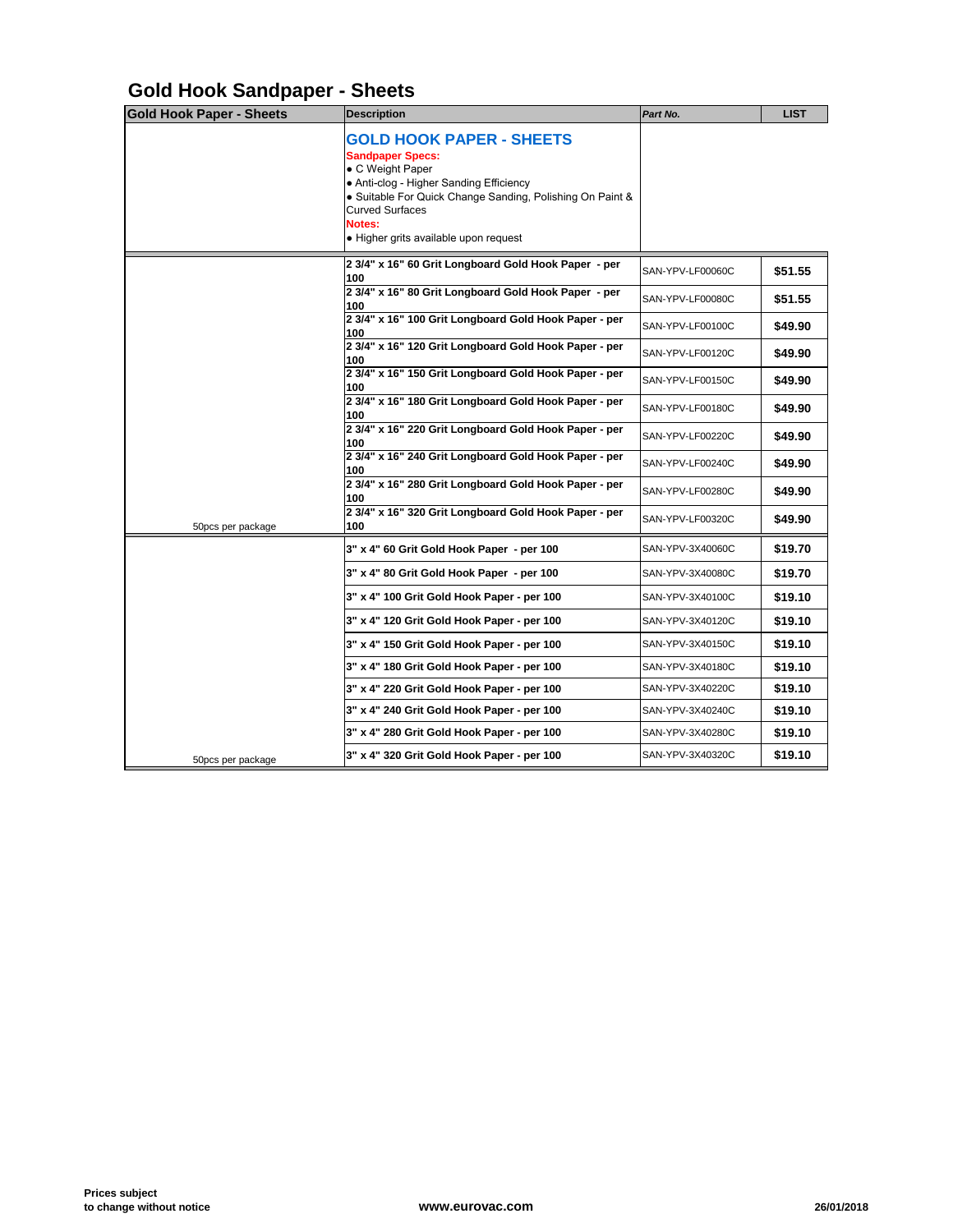| 3 2/3" x 7" 60 Grit Jitterbug Gold Hook Paper - per 100<br>SAN-YPV-JB00060C<br>3 2/3" x 7" 80 Grit Jitterbug Gold Hook Paper - per 100<br>SAN-YPV-JB00080C<br>3 2/3" x 7" 100 Grit Jitterbug Gold Hook Paper - per 100<br>SAN-YPV-JB00100C<br>3 2/3" x 7" 120 Grit Jitterbug Gold Hook Paper - per 100<br>SAN-YPV-JB00120C<br>3 2/3" x 7" 150 Grit Jitterbug Gold Hook Paper - per 100<br>SAN-YPV-JB00150C<br>3 2/3" x 7" 180 Grit Jitterbug Gold Hook Paper - per 100<br>SAN-YPV-JB00180C<br>3 2/3" x 7" 220 Grit Jitterbug Gold Hook Paper - per 100<br>SAN-YPV-JB00220C<br>3 2/3" x 7" 240 Grit Jitterbug Gold Hook Paper - per 100<br>SAN-YPV-JB00240C |
|------------------------------------------------------------------------------------------------------------------------------------------------------------------------------------------------------------------------------------------------------------------------------------------------------------------------------------------------------------------------------------------------------------------------------------------------------------------------------------------------------------------------------------------------------------------------------------------------------------------------------------------------------------|
|                                                                                                                                                                                                                                                                                                                                                                                                                                                                                                                                                                                                                                                            |
|                                                                                                                                                                                                                                                                                                                                                                                                                                                                                                                                                                                                                                                            |
|                                                                                                                                                                                                                                                                                                                                                                                                                                                                                                                                                                                                                                                            |
|                                                                                                                                                                                                                                                                                                                                                                                                                                                                                                                                                                                                                                                            |
|                                                                                                                                                                                                                                                                                                                                                                                                                                                                                                                                                                                                                                                            |
|                                                                                                                                                                                                                                                                                                                                                                                                                                                                                                                                                                                                                                                            |
|                                                                                                                                                                                                                                                                                                                                                                                                                                                                                                                                                                                                                                                            |
|                                                                                                                                                                                                                                                                                                                                                                                                                                                                                                                                                                                                                                                            |
| 3 2/3" x 7" 280 Grit Jitterbug Gold Hook Paper - per 100<br>SAN-YPV-JB00280C                                                                                                                                                                                                                                                                                                                                                                                                                                                                                                                                                                               |
| 3 2/3" x 7" 320 Grit Jitterbug Gold Hook Paper - per 100<br>SAN-YPV-JB00320C<br>50 pcs per package                                                                                                                                                                                                                                                                                                                                                                                                                                                                                                                                                         |

## **Rugged Resin Hook Sandpaper - Sheets**

| <b>Rugged Resin Hook Paper -</b><br><b>Sheets</b> | <b>Description</b>                                                                                                                                                                                                           | Part No.         |  |
|---------------------------------------------------|------------------------------------------------------------------------------------------------------------------------------------------------------------------------------------------------------------------------------|------------------|--|
|                                                   | <b>RUGGED RESIN HOOK PAPER -</b><br><b>SHEETS</b><br><b>Sandpaper Specs:</b><br>• E Weight Paper<br>• Extremly durable & aggressive<br>• Not very flexible<br>• Heavy duty applications<br>• Typically not used beyond 120gr |                  |  |
|                                                   | 2 3/4" x 16" 40 Grit Longboard Rugged Resin Hook<br>Paper - per 100                                                                                                                                                          | SAN-RPV-LF00040E |  |
|                                                   | 2 3/4" x 16" 50 Grit Longboard Rugged Resin Hook<br>Paper - per 100                                                                                                                                                          | SAN-RPV-LF00050E |  |
|                                                   | 2 3/4" x 16" 60 Grit Longboard Rugged Resin Hook<br>Paper - per 100                                                                                                                                                          | SAN-RPV-LF00060E |  |
|                                                   | 2 3/4" x 16" 80 Grit Longboard Rugged Resin Hook<br>Paper - per 100                                                                                                                                                          | SAN-RPV-LF00080E |  |
|                                                   | 2 3/4" x 16" 100 Grit Longboard Rugged Resin Hook<br>Paper - per 100                                                                                                                                                         | SAN-RPV-LF00100E |  |
| 50pcs per package                                 | 2 3/4" x 16" 120 Grit Longboard Rugged Resin Hook<br>Paper - per 100                                                                                                                                                         | SAN-RPV-LF00120E |  |
|                                                   | 3" x 4" 40 Grit Rugged Resin Hook Paper - per 100                                                                                                                                                                            | SAN-RPV-3X40040E |  |
|                                                   | 3" x 4" 50 Grit Rugged Resin Hook Paper - per 100                                                                                                                                                                            | SAN-RPV-3X40050E |  |
|                                                   | 3" x 4" 60 Grit Rugged Resin Hook Paper - per 100                                                                                                                                                                            | SAN-RPV-3X40060E |  |
|                                                   | 3" x 4" 80 Grit Rugged Resin Hook Paper - per 100                                                                                                                                                                            | SAN-RPV-3X40080E |  |
|                                                   | 3" x 4" 100 Grit Rugged Resin Hook Paper - per 100                                                                                                                                                                           | SAN-RPV-3X40100E |  |
| 50pcs per package                                 | 3" x 4" 120 Grit Rugged Resin Hook Paper - per 100                                                                                                                                                                           | SAN-RPV-3X40120E |  |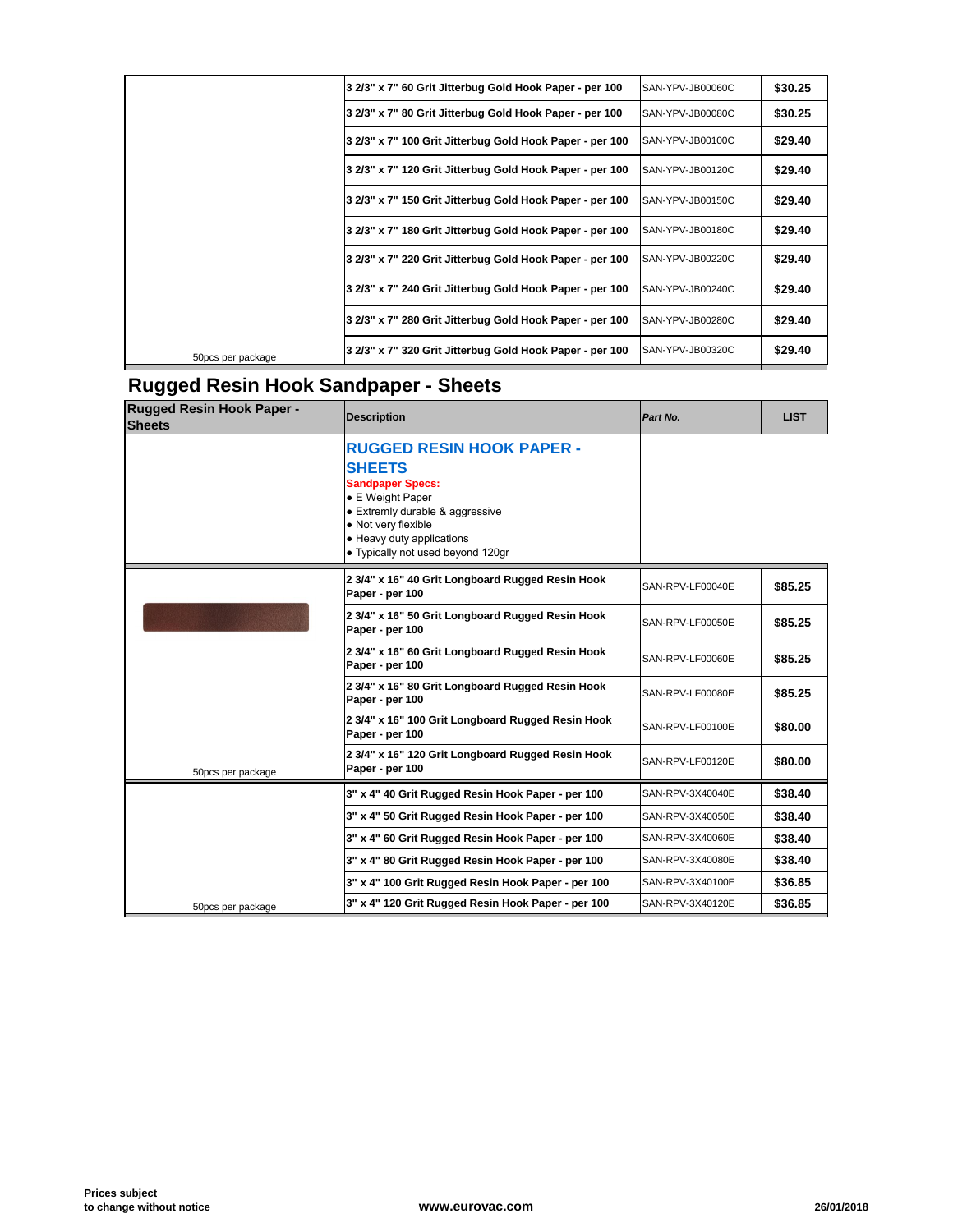| 50pcs per package | 3 2/3" x 7" 120 Grit Jitterbug Rugged Resin Hook Paper -<br>per 100  | SAN-RPV-JB00120E |
|-------------------|----------------------------------------------------------------------|------------------|
|                   | 3 2/3" x 7" 100 Grit Jitterbug Rugged Resin Hook Paper -<br>lper 100 | SAN-RPV-JB00100E |
|                   | 3 2/3" x 7" 80 Grit Jitterbug Rugged Resin Hook Paper -<br>lper 100  | SAN-RPV-JB00080E |
|                   | 3 2/3" x 7" 60 Grit Jitterbug Rugged Resin Hook Paper -<br>lper 100  | SAN-RPV-JB00060E |
|                   | 3 2/3" x 7" 50 Grit Jitterbug Rugged Resin Hook Paper -<br>lper 100  | SAN-RPV-JB00050E |
|                   | 3 2/3" x 7" 40 Grit Jitterbug Rugged Resin Hook Paper -<br>lper 100  | SAN-RPV-JB00040E |

### **Blue Zirconia Resin Fiber Discs**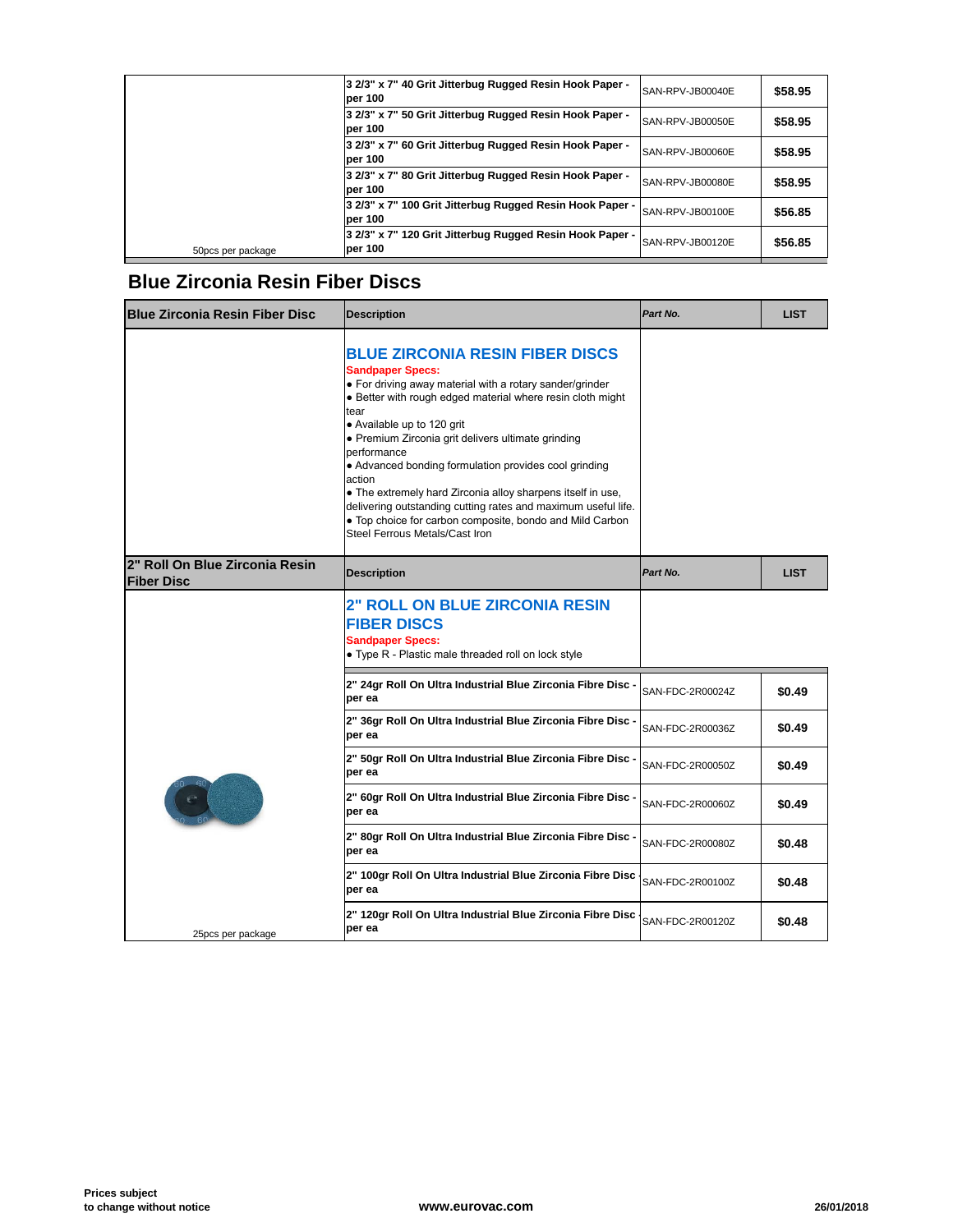| 3" Roll On Blue Zirconia Resin<br><b>Fiber Disc</b>     | <b>Description</b>                                                                                                                                                       | Part No.         |
|---------------------------------------------------------|--------------------------------------------------------------------------------------------------------------------------------------------------------------------------|------------------|
|                                                         | <b>3" ROLL ON BLUE ZIRCONIA RESIN</b><br><b>FIBER DISCS</b><br><b>Sandpaper Specs:</b><br>• Type R - Plastic male threaded roll on lock style                            |                  |
|                                                         | 3" 24gr Roll On Ultra Industrial Blue Zirconia Fibre Disc -<br>per ea                                                                                                    | SAN-FDC-3R00024Z |
|                                                         | 3" 36gr Roll On Ultra Industrial Blue Zirconia Fibre Disc -<br>per ea                                                                                                    | SAN-FDC-3R00036Z |
|                                                         | 3" 50gr Roll On Ultra Industrial Blue Zirconia Fibre Disc -<br>per ea                                                                                                    | SAN-FDC-3R00050Z |
|                                                         | 3" 60gr Roll On Ultra Industrial Blue Zirconia Fibre Disc -<br>per ea                                                                                                    | SAN-FDC-3R00060Z |
|                                                         | 3" 80gr Roll On Ultra Industrial Blue Zirconia Fibre Disc -<br>per ea                                                                                                    | SAN-FDC-3R00080Z |
|                                                         | 3" 100gr Roll On Ultra Industrial Blue Zirconia Fibre Disc<br>per ea                                                                                                     | SAN-FDC-3R00100Z |
| 25pcs per package                                       | 3" 120gr Roll On Ultra Industrial Blue Zirconia Fibre Disc<br>per ea                                                                                                     | SAN-FDC-3R00120Z |
| 4-1/2" Roll On Blue Zirconia Resin<br><b>Fiber Disc</b> | <b>Description</b>                                                                                                                                                       | Part No.         |
|                                                         | <b>4-1/2" BLUE ZIRCONIA RESIN FIBER</b><br><b>DISCS</b><br><b>Sandpaper Specs:</b><br>· 7/8" Center Slotted Center Hole<br>(Slots provide easier mounting of center nut) |                  |
|                                                         | 4-1/2" 24gr Ultra Industrial Blue Zirconia Fibre Disc - per<br>ea                                                                                                        | SAN-FDC-45S0024Z |
|                                                         | 4-1/2" 36gr Ultra Industrial Blue Zirconia Fibre Disc - per<br>ea                                                                                                        | SAN-FDC-45S0036Z |
|                                                         | 4-1/2" 50gr Ultra Industrial Blue Zirconia Fibre Disc - per<br>ea                                                                                                        | SAN-FDC-45S0050Z |
|                                                         | 4-1/2" 60gr Ultra Industrial Blue Zirconia Fibre Disc - per<br>ea                                                                                                        | SAN-FDC-45S0060Z |
|                                                         | 4-1/2" 80gr Ultra Industrial Blue Zirconia Fibre Disc - per<br>ea                                                                                                        | SAN-FDC-45S0080Z |
|                                                         | 4-1/2" 100gr Ultra Industrial Blue Zirconia Fibre Disc -<br>per ea                                                                                                       | SAN-FDC-45S0100Z |
|                                                         |                                                                                                                                                                          |                  |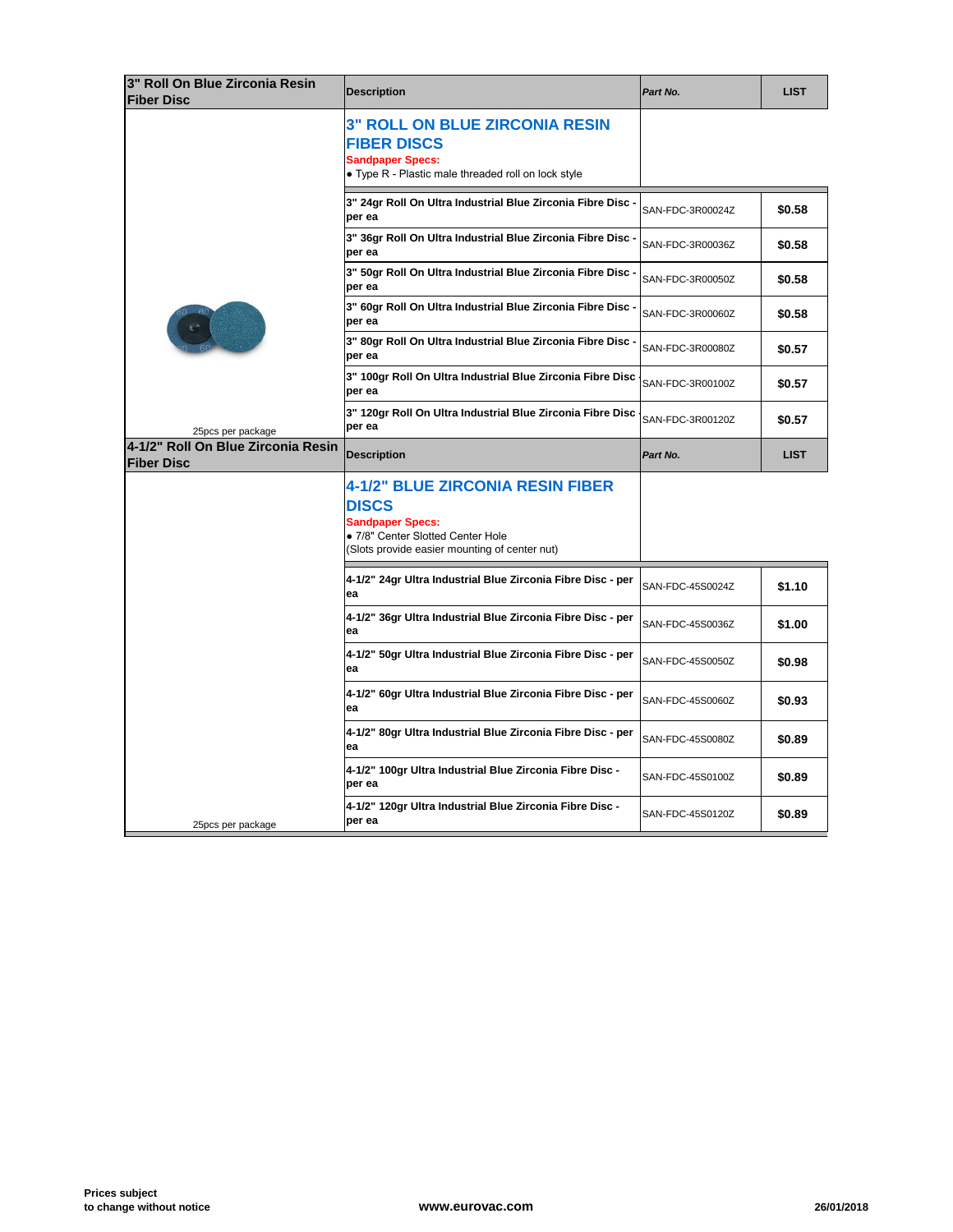### **Black Silicon Carbide Resin Fiber Discs**

| <b>Black Silicon Carbide Resin Fiber</b><br><b>Disc</b>     | <b>Description</b>                                                                                                                                                                                                                                                                                                                                                                                        | Part No.         |  |
|-------------------------------------------------------------|-----------------------------------------------------------------------------------------------------------------------------------------------------------------------------------------------------------------------------------------------------------------------------------------------------------------------------------------------------------------------------------------------------------|------------------|--|
|                                                             | <b>BLACK SILICON CARBIDE RESIN</b><br><b>FIBER DISCS</b><br><b>Sandpaper Specs:</b><br>• For driving away material with a rotary sander/grinder<br>• Better with rough edged material where resin cloth might<br>tear<br>• Available up to 120 grit<br>• Silicon Carbide is designed for carbon composite, stone,<br>terrazzo, ceramic and non-ferrous metal stock removal (not<br>suited for mild steel) |                  |  |
| 2" Roll On Black Silicon Carbide<br><b>Resin Fiber Disc</b> | <b>Description</b>                                                                                                                                                                                                                                                                                                                                                                                        | Part No.         |  |
|                                                             | <b>2" ROLL ON BLACK SILICON CARBIDE</b><br><b>RESIN FIBER DISCS</b><br><b>Sandpaper Specs:</b><br>• Type R - Plastic male threaded roll on lock style                                                                                                                                                                                                                                                     |                  |  |
|                                                             | 2" 24gr Roll On Industrial Black Silicon Carbide Fibre<br>Disc - per ea                                                                                                                                                                                                                                                                                                                                   | SAN-FDC-2R00024S |  |
|                                                             | 2" 36gr Roll On Industrial Black Silicon Carbide Fibre<br>Disc - per ea                                                                                                                                                                                                                                                                                                                                   | SAN-FDC-2R00036S |  |
|                                                             | 2" 50gr Roll On Industrial Black Silicon Carbide Fibre<br>Disc - per ea                                                                                                                                                                                                                                                                                                                                   | SAN-FDC-2R00050S |  |
|                                                             | 2" 60gr Roll On Industrial Black Silicon Carbide Fibre<br>Disc - per ea                                                                                                                                                                                                                                                                                                                                   | SAN-FDC-2R00060S |  |
|                                                             | 2" 80gr Roll On Industrial Black Silicon Carbide Fibre<br>Disc - per ea                                                                                                                                                                                                                                                                                                                                   | SAN-FDC-2R00080S |  |
|                                                             | 2" 100gr Roll On Industrial Black Silicon Carbide Fibre<br>Disc - per ea                                                                                                                                                                                                                                                                                                                                  | SAN-FDC-2R00100S |  |
| 25pcs per package                                           | 2" 120gr Roll On Industrial Black Silicon Carbide Fibre<br>Disc - per ea                                                                                                                                                                                                                                                                                                                                  | SAN-FDC-2R00120S |  |
| 3" Roll On Black Silicon Carbide<br><b>Resin Fiber Disc</b> | <b>Description</b>                                                                                                                                                                                                                                                                                                                                                                                        | Part No.         |  |
|                                                             | <b>3" ROLL ON BLACK SILICON CARBIDE</b><br><b>RESIN FIBER DISCS</b><br><b>Sandpaper Specs:</b><br>• Type R - Plastic male threaded roll on lock style                                                                                                                                                                                                                                                     |                  |  |
|                                                             | 3" 24gr Roll On Industrial Black Silicon Carbide Fibre<br>Disc - per ea                                                                                                                                                                                                                                                                                                                                   | SAN-FDC-3R00024S |  |
|                                                             | 3" 36gr Roll On Industrial Black Silicon Carbide Fibre<br>Disc - per ea                                                                                                                                                                                                                                                                                                                                   | SAN-FDC-3R00036S |  |
|                                                             | 3" 50gr Roll On Industrial Black Silicon Carbide Fibre<br>Disc - per ea                                                                                                                                                                                                                                                                                                                                   | SAN-FDC-3R00050S |  |
|                                                             | 3" 60gr Roll On Industrial Black Silicon Carbide Fibre<br>Disc - per ea                                                                                                                                                                                                                                                                                                                                   | SAN-FDC-3R00060S |  |
|                                                             | 3" 80gr Roll On Industrial Black Silicon Carbide Fibre<br>Disc - per ea                                                                                                                                                                                                                                                                                                                                   | SAN-FDC-3R00080S |  |
|                                                             | 3" 100gr Roll On Industrial Black Silicon Carbide Fibre<br>Disc - per ea                                                                                                                                                                                                                                                                                                                                  | SAN-FDC-3R00100S |  |
| 25pcs per package                                           | 3" 120gr Roll On Industrial Black Silicon Carbide Fibre<br>Disc - per ea                                                                                                                                                                                                                                                                                                                                  | SAN-FDC-3R00120S |  |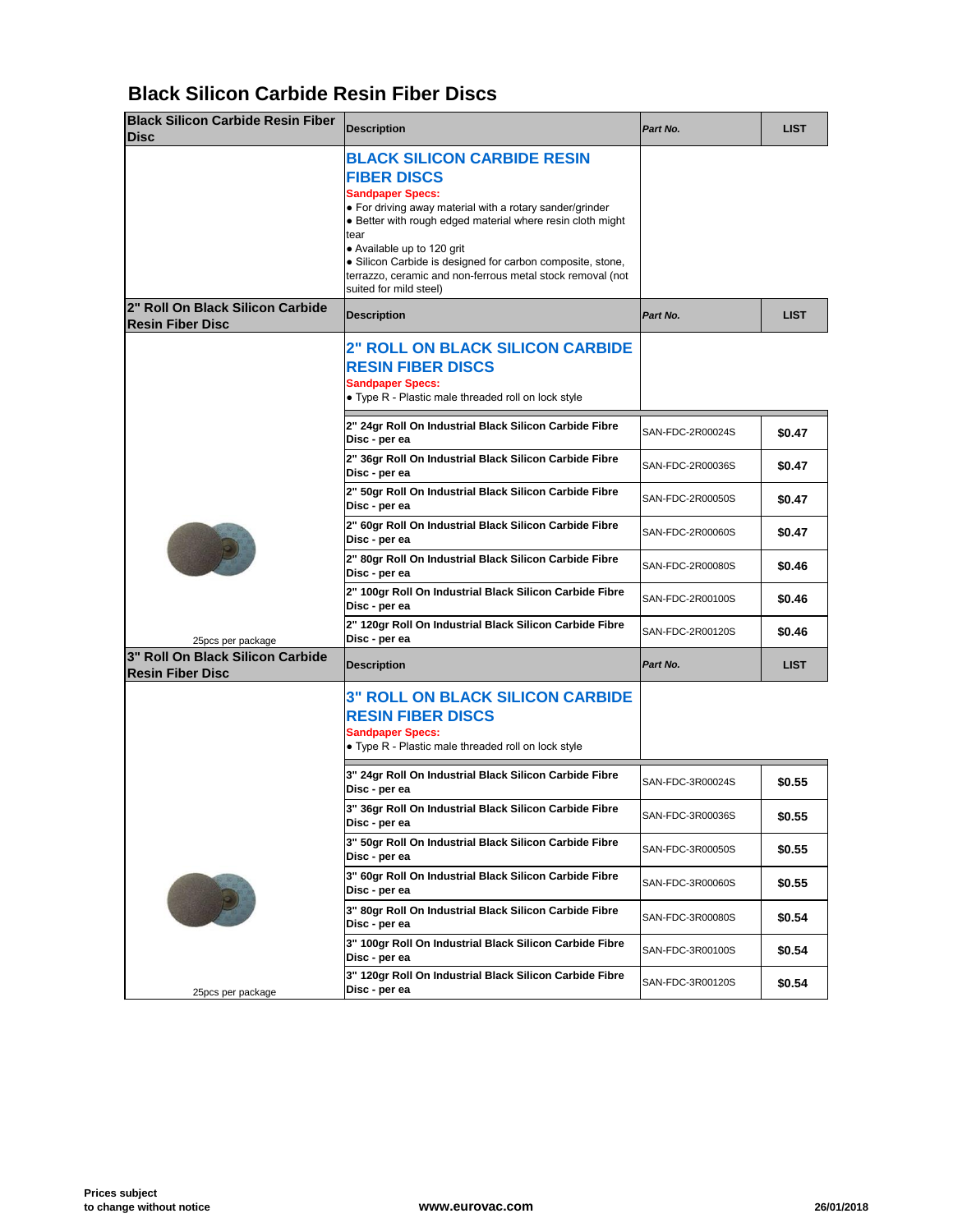| 4-1/2" Black Silicon Carbide Resin<br><b>Fiber Disc</b> | <b>Description</b>                                                                                                                                                               | Part No.         |  |
|---------------------------------------------------------|----------------------------------------------------------------------------------------------------------------------------------------------------------------------------------|------------------|--|
|                                                         | <b>4-1/2" BLACK SILICON CARBIDE RESIN</b><br><b>FIBER DISCS</b><br><b>Sandpaper Specs:</b><br>• 7/8" Center Slotted Center Hole<br>(Slots provide easier mounting of center nut) |                  |  |
|                                                         | 4-1/2" 24gr Ultra Industrial Black Silicon Carbide Fibre<br>Disc - per ea                                                                                                        | SAN-FDC-45S0024S |  |
|                                                         | 4-1/2" 36gr Ultra Industrial Black Silicon Carbide Fibre<br>Disc - per ea                                                                                                        | SAN-FDC-45S0036S |  |
|                                                         | 4-1/2" 50gr Ultra Industrial Black Silicon Carbide Fibre<br>Disc - per ea                                                                                                        | SAN-FDC-45S0050S |  |
|                                                         | 4-1/2" 60gr Ultra Industrial Black Silicon Carbide Fibre<br>Disc - per ea                                                                                                        | SAN-FDC-45S0060S |  |
|                                                         | 4-1/2" 80gr Ultra Industrial Black Silicon Carbide Fibre<br>Disc - per ea                                                                                                        | SAN-FDC-45S0080S |  |
|                                                         | 4-1/2" 100gr Ultra Industrial Black Silicon Carbide Fibre<br>Disc - per ea                                                                                                       | SAN-FDC-45S0100S |  |
| 25pcs per package                                       | 4-1/2" 120gr Ultra Industrial Black Silicon Carbide Fibre<br>Disc - per ea                                                                                                       | SAN-FDC-45S0120S |  |

### **Maroon Aluminum Oxide Resin Fiber Discs**

| <b>Maroon Aluminum Oxide Resin</b><br><b>Fiber Disc</b>     | <b>Description</b>                                                                                                                                                                                                                                                                                                                                                                                                                                                                                                                                                                                                                    | Part No.         |  |
|-------------------------------------------------------------|---------------------------------------------------------------------------------------------------------------------------------------------------------------------------------------------------------------------------------------------------------------------------------------------------------------------------------------------------------------------------------------------------------------------------------------------------------------------------------------------------------------------------------------------------------------------------------------------------------------------------------------|------------------|--|
|                                                             | <b>MAROON ALUMINUM OXIDE RESIN</b><br><b>FIBER DISCS</b><br><b>Sandpaper Specs:</b><br>• For driving away material with a rotary sander/grinder<br>• Better with rough edged material where resin cloth might<br>tear<br>• Available up to 120 grit<br>• A blend of advanced abrasive alloys and bonding agents<br>(provides cool grinding action) deliver superior cutting rates<br>and longer useful life.<br>• Provides optimal value when used in high stock removal<br>applications and where a cool cutting action is required.<br>• Good for body shops as it can handle Bondo & Mild<br>Carbon Steel Ferrous Metals/Cast Iron |                  |  |
| 2" Roll On Maroon Aluminum<br><b>Oxide Resin Fiber Disc</b> | <b>Description</b>                                                                                                                                                                                                                                                                                                                                                                                                                                                                                                                                                                                                                    | Part No.         |  |
|                                                             | <b>2" ROLL ON MAROON ALUMINUM</b><br><b>OXIDE RESIN FIBER DISCS</b><br><b>Sandpaper Specs:</b><br>• Type R - Plastic male threaded roll on lock style                                                                                                                                                                                                                                                                                                                                                                                                                                                                                 |                  |  |
|                                                             | 2" 24gr Roll On Maroon Aluminum Oxide Fibre Disc - per<br>ea                                                                                                                                                                                                                                                                                                                                                                                                                                                                                                                                                                          | SAN-FDC-2R00024A |  |
|                                                             | 2" 36gr Roll On Maroon Aluminum Oxide Fibre Disc - per<br>ea                                                                                                                                                                                                                                                                                                                                                                                                                                                                                                                                                                          | SAN-FDC-2R00036A |  |
|                                                             | 2" 50gr Roll On Maroon Aluminum Oxide Fibre Disc - per<br>ea                                                                                                                                                                                                                                                                                                                                                                                                                                                                                                                                                                          | SAN-FDC-2R00050A |  |
|                                                             | 2" 60gr Roll On Maroon Aluminum Oxide Fibre Disc - per<br>ea                                                                                                                                                                                                                                                                                                                                                                                                                                                                                                                                                                          | SAN-FDC-2R00060A |  |
|                                                             | 2" 80gr Roll On Maroon Aluminum Oxide Fibre Disc - per<br>ea                                                                                                                                                                                                                                                                                                                                                                                                                                                                                                                                                                          | SAN-FDC-2R00080A |  |
|                                                             | 2" 100gr Roll On Maroon Aluminum Oxide Fibre Disc -<br>per ea                                                                                                                                                                                                                                                                                                                                                                                                                                                                                                                                                                         | SAN-FDC-2R00100A |  |
|                                                             | 2" 120gr Roll On Maroon Aluminum Oxide Fibre Disc -<br>per ea                                                                                                                                                                                                                                                                                                                                                                                                                                                                                                                                                                         | SAN-FDC-2R00120A |  |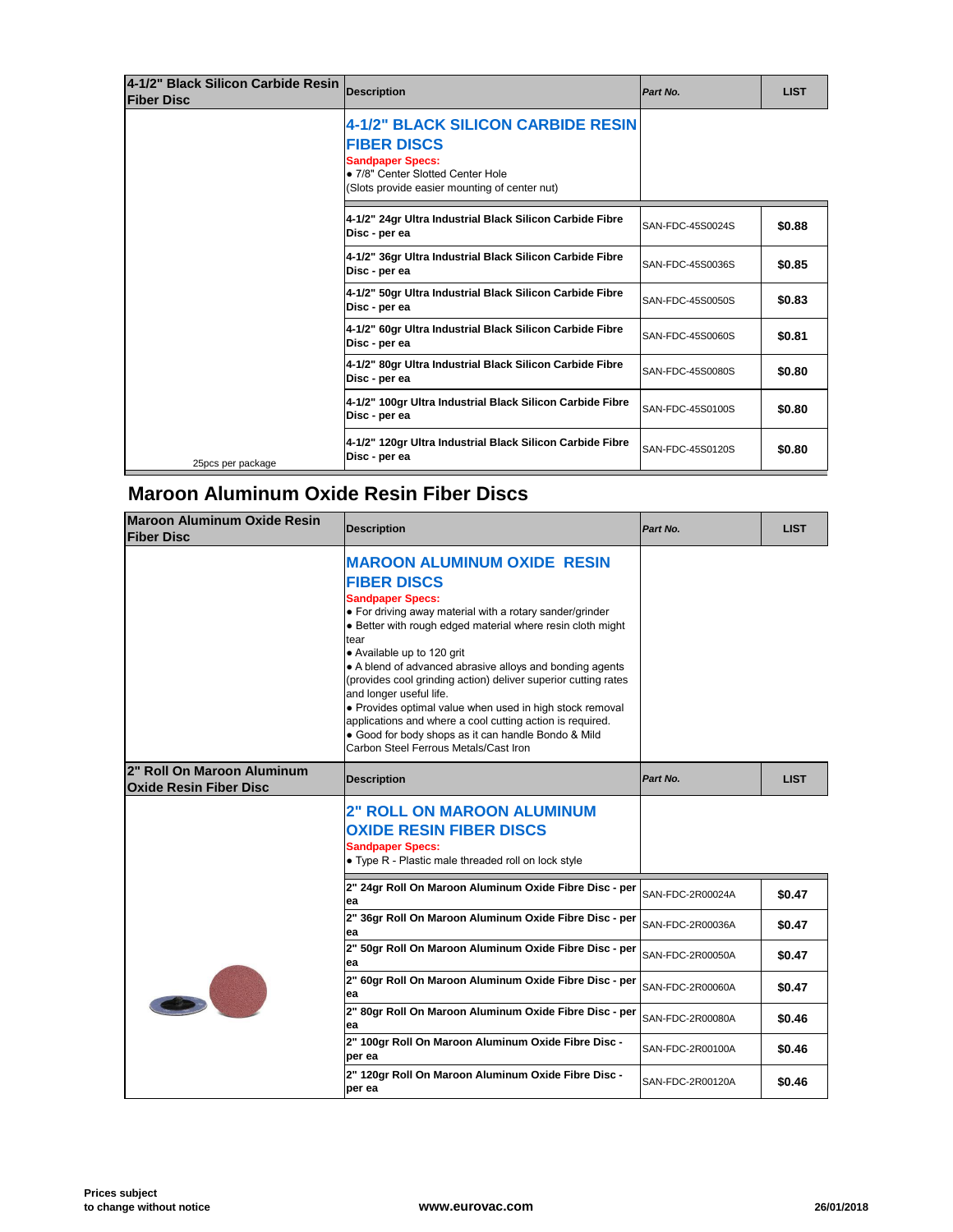| <b>Oxide Resin Fiber Disc</b>                           | <b>Description</b>                                                                                                                                    | Part No.         |  |
|---------------------------------------------------------|-------------------------------------------------------------------------------------------------------------------------------------------------------|------------------|--|
|                                                         | <b>3" ROLL ON MAROON ALUMINUM</b><br><b>OXIDE RESIN FIBER DISCS</b><br><b>Sandpaper Specs:</b><br>• Type R - Plastic male threaded roll on lock style |                  |  |
|                                                         | 3" 24gr Roll On Maroon Aluminum Oxide Fibre Disc - per<br>ea                                                                                          | SAN-FDC-3R00024A |  |
|                                                         | 3" 36gr Roll On Maroon Aluminum Oxide Fibre Disc - per<br>ea                                                                                          | SAN-FDC-3R00036A |  |
|                                                         | 3" 50gr Roll On Maroon Aluminum Oxide Fibre Disc - per<br>lea                                                                                         | SAN-FDC-3R00050A |  |
|                                                         | 3" 60gr Roll On Maroon Aluminum Oxide Fibre Disc - per<br>ea                                                                                          | SAN-FDC-3R00060A |  |
|                                                         | 3" 80gr Roll On Maroon Aluminum Oxide Fibre Disc - per<br>ea                                                                                          | SAN-FDC-3R00080A |  |
|                                                         | 3" 100gr Roll On Maroon Aluminum Oxide Fibre Disc -<br>per ea                                                                                         | SAN-FDC-3R00100A |  |
|                                                         | 3" 120gr Roll On Maroon Aluminum Oxide Fibre Disc -<br>per ea                                                                                         | SAN-FDC-3R00120A |  |
| 4-1/2" Maroon Aluminum Oxide<br><b>Resin Fiber Disc</b> | <b>Description</b>                                                                                                                                    | Part No.         |  |
|                                                         | 4-1/2" MAROON ALUMINUM OXIDE<br><b>RESIN FIBER DISCS</b>                                                                                              |                  |  |
|                                                         | <b>Sandpaper Specs:</b><br>· 7/8" Center Slotted Center Hole<br>(Slots provide easier mounting of center nut)                                         |                  |  |
|                                                         | 4-1/2" 24gr Maroon Aluminum Oxide Fibre Disc - per ea                                                                                                 | SAN-FDC-45S0024A |  |
|                                                         | 4-1/2" 36gr Maroon Aluminum Oxide Fibre Disc - per ea                                                                                                 | SAN-FDC-45S0036A |  |
|                                                         | 4-1/2" 50gr Maroon Aluminum Oxide Fibre Disc - per ea                                                                                                 | SAN-FDC-45S0050A |  |
|                                                         | 4-1/2" 60gr Maroon Aluminum Oxide Fibre Disc - per ea                                                                                                 | SAN-FDC-45S0060A |  |
|                                                         | 4-1/2" 80gr Maroon Aluminum Oxide Fibre Disc - per ea                                                                                                 | SAN-FDC-45S0080A |  |
|                                                         | 4-1/2" 100gr Maroon Aluminum Oxide Fibre Disc - per ea                                                                                                | SAN-FDC-45S0100A |  |

## **Backup Pads - For Hook Discs**

| <b>Backup Pads - For Hook Discs</b> | Description                                                                | <b>Part No.</b>  |  |
|-------------------------------------|----------------------------------------------------------------------------|------------------|--|
| 283                                 | <b>BACK UP PADS - FOR HOOK DISCS</b><br><b>Pad Specs:</b><br>• Yellow Foam |                  |  |
|                                     | 3" Hook Low Profile Pad<br>• 1/4"-20 Female Thread                         | PAD-HAR-3000HLP0 |  |
|                                     | 3" Hook Low Profile Pad<br>• 5/16"-24 Female Thread                        | PAD-HAR-3000HLP1 |  |
|                                     | 5" Hook Low Profile Pad<br>• 5/16"-24 Female Thread                        | PAD-HAR-5000HLP0 |  |
|                                     | 6" Hook Low Profile Pad<br>• 5/16"-24 Female Thread                        | PAD-HAR-6000HLP0 |  |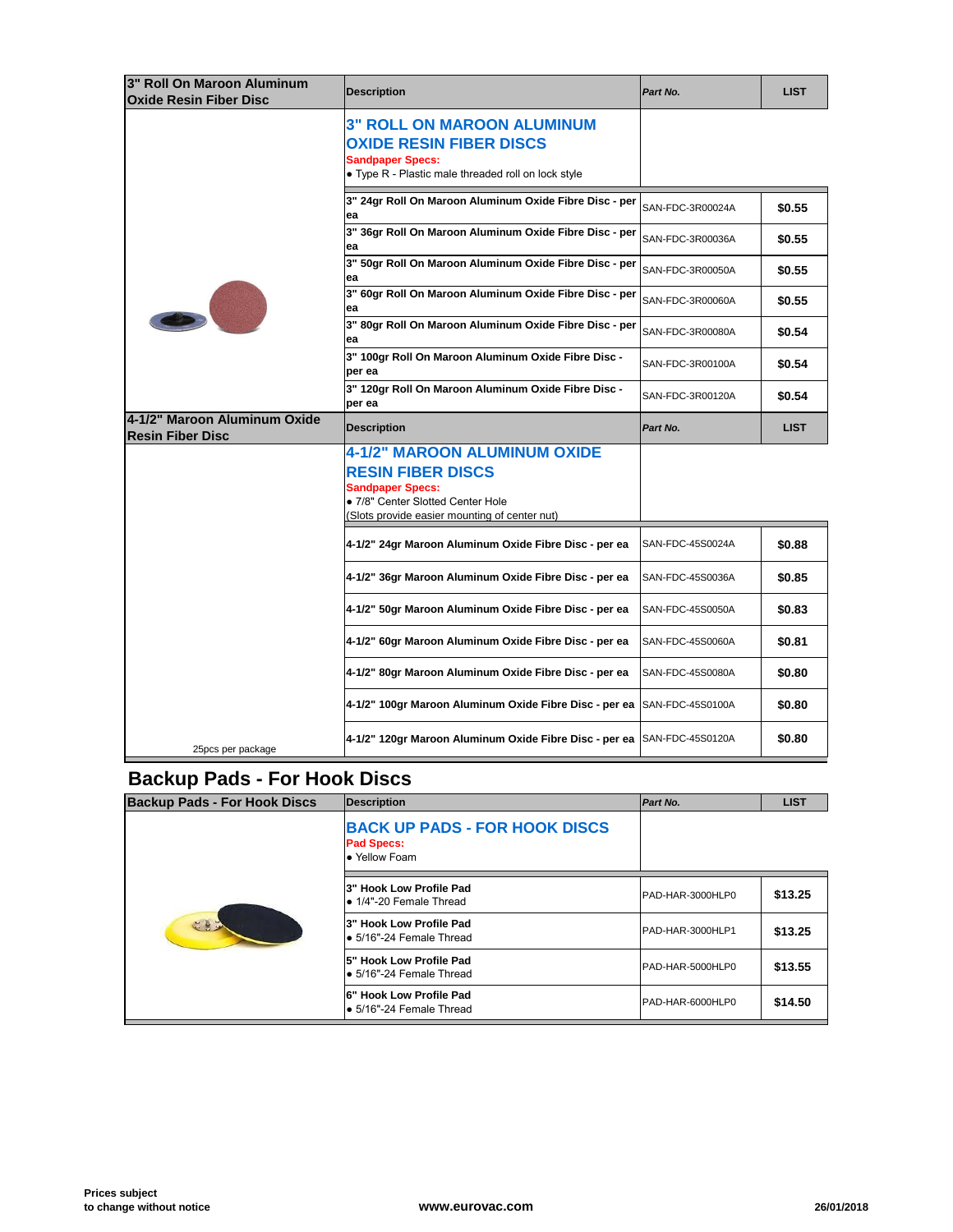#### **Interface Pads - For Hook Discs**

| <b>Interface Pads - For Hook Discs</b> | <b>Description</b>                                                                                                                                     | <b>Part No.</b>   |  |
|----------------------------------------|--------------------------------------------------------------------------------------------------------------------------------------------------------|-------------------|--|
|                                        | <b>INTERFACE PADS - FOR HOOK DISCS</b><br><b>Applicaation:</b><br>• Provides a softer density, typically used when sanding<br>edges or curved surfaces |                   |  |
|                                        | 3" Sponge Interface Pad (Hook/Velour)                                                                                                                  | PAD-INT-3000H000  |  |
|                                        | 5" Sponge Interface Pad (Hook/Velour)                                                                                                                  | IPAD-INT-5000H000 |  |
|                                        | 6" Sponge Interface Pad (Hook/Velour)                                                                                                                  | PAD-INT-6000H000  |  |

#### **Back Up Pads - For Roll On Discs**

| Back Up Pads - For Roll On Discs   Description |                                                                                             | <b>Part No.</b>  |  |
|------------------------------------------------|---------------------------------------------------------------------------------------------|------------------|--|
|                                                | <b>BACK UP PADS - FOR ROLL ON DISCS</b><br><b>Pad Specs:</b><br>● Fits Type R Roll On Discs |                  |  |
|                                                | 2" Roll On Back Up Pad                                                                      | PAD-ROL-2R000000 |  |
|                                                | 3" Roll On Back Up Pad                                                                      | PAD-ROL-3R000000 |  |

#### **Backup Pads - For Fiber Discs**

| <b>Backup Pads - For Fiber Discs</b> | <b>IDescription</b>                                                                                              | <b>Part No.</b>  |  |
|--------------------------------------|------------------------------------------------------------------------------------------------------------------|------------------|--|
|                                      | <b>BACK UP PADS - FOR FIBER DISCS</b><br><b>Pad Specs:</b><br>• Fits Eurovac 7000RPM & Sioux 5265 Rotary Sanders |                  |  |
|                                      | 5" Rotary Pad                                                                                                    | TOO-SIO-52050000 |  |

#### **Backup Pads - For Hook Sheet Paper**

| <b>Backup Pads - For Hook Sheet</b><br>Paper | <b>Description</b>                                       | Part No.         |  |
|----------------------------------------------|----------------------------------------------------------|------------------|--|
|                                              | <b>BACKUP PADS - FOR HOOK SHEET</b><br><b>PAPER</b>      |                  |  |
|                                              | 2-3/4" x 16" Hook Hutchins 2000 Pad                      | TOO-HUT-5002H000 |  |
|                                              | 2-3/4" x 16" Hook Hutchins 800 Pad                       | TOO-HUT-58020000 |  |
|                                              | 3" x 4" Hook Low Profile Pad<br>• Screw On               | PAD-HAR-3400HLP0 |  |
|                                              | 3-2/3" x 7" Hook Jitterbug Low Profile Pad<br>• Screw On | PAD-HAR-JB00HLP0 |  |